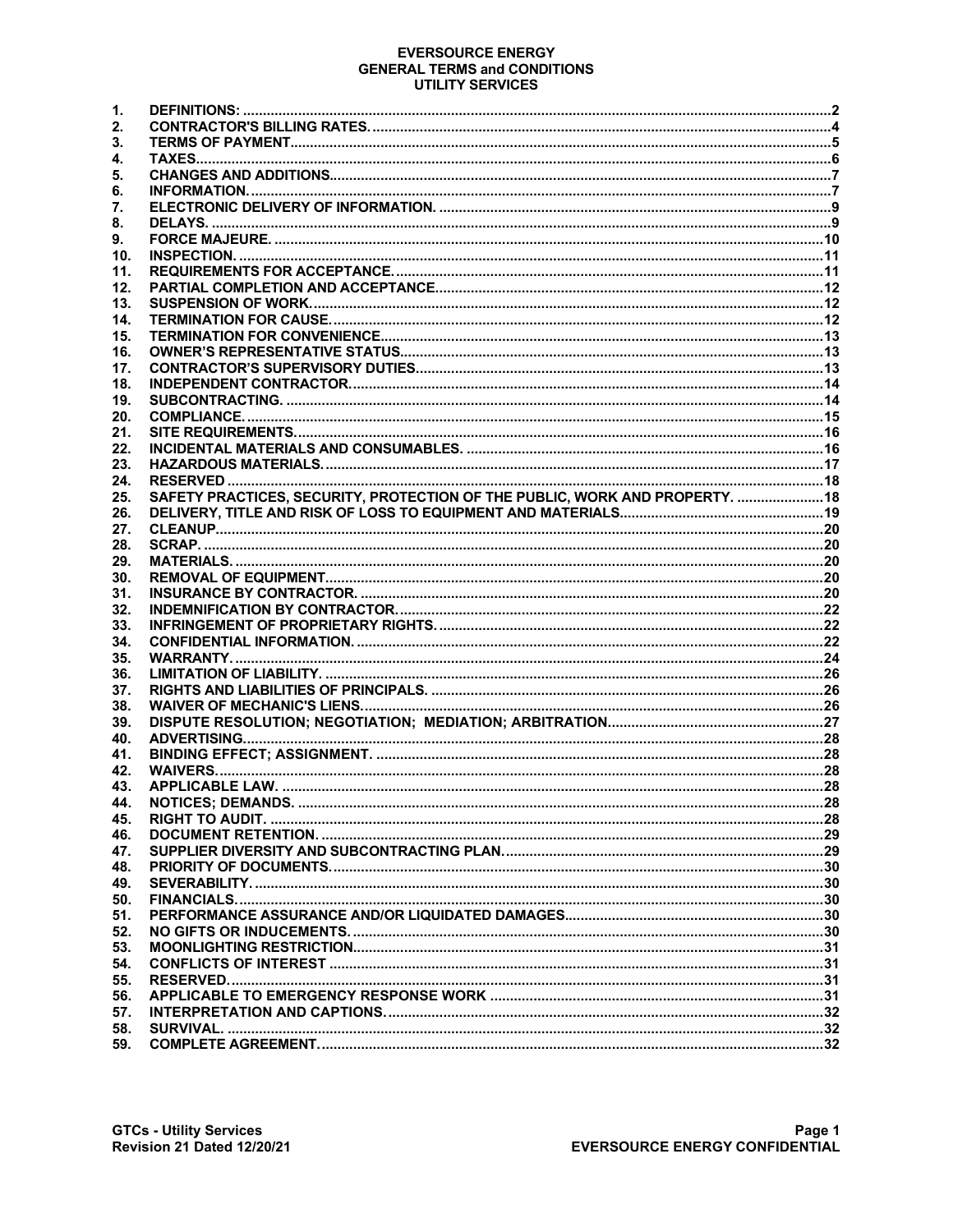### **1. DEFINITIONS:**

**All capitalized terms used herein, or elsewhere in the Agreement, shall have the meanings ascribed to them in this Article 1, unless such terms are otherwise defined in the Agreement. The terms "include(s)", "included" and "including" are used without limitation.**

- 1.1 ACCEPTANCE**:** The Owner's determination that the Contractor has completed the Work in compliance with the Agreement requirements and satisfied the requirements as applicable, in Article 11 "REQUIREMENTS FOR ACCEPTANCE"
- 1.2 AFFILIATE: Any company or other business entity that (i) controls, (ii) is controlled by or (iii) is under common control with a Party or its parent. A company or other business entity shall be deemed to control a company if it has the power to direct or cause the direction of the management or policies of such company or other business entity, whether through the ownership of voting securities, by contract, or otherwise.
- 1.3 AGREEMENT: The collective term used to describe all documents comprising each agreement between the parties for the Work, including the Order, General Terms and Conditions, the Exhibits and Attachments to the General Terms and Conditions, Special Terms and Conditions (if applicable). Specifications, any items specifically incorporated by reference and/or issued (including any document issued with respect to any change order, modification or amendment) or provided by Owner to Contractor in connection herewith, and any amendments to the foregoing agreed to in writing by the parties. If the Order that references this Agreement inadvertently also references standard terms, PO General Terms and Conditions Rev. 1 (04.02.15) ("PO GTCs"), such PO GTCs shall not apply or bind either party and shall be superseded by the terms of this Agreement.
- 1.4 BUSINESS DAYS**:** Any day other than Saturday, Sunday and days observed as legal holidays by the federal or state government applicable to the Owner's Site(s) of Agreement performance.
- 1.5 CONFIDENTIAL INFORMATION: Confidential and/or proprietary information of a party to this Agreement. Owner's Confidential information includes written, oral, or electronic information and Information containing personal financial information, employee or customer information, personally identifiable information, protected health information, proprietary information or any other information that Owner designates as confidential and desires to protect against unrestricted disclosure or competitive use, including business plans, marketing strategies, bidding activities, commercial, technical and performance information, contracts, financial Information, research documentation, information about investors or any company or individual with whom Owner does business, information considered by Owner to be a trade secret and/or of a commercially valuable and sensitive nature or information that may otherwise be deemed confidential by law or regulatory agency, including Information described in Section 34.9 "CONFIDENTIAL INFORMATION". The parties intend that the designation of Contractor's Information as Confidential Information shall be limited to non-public financial information and non-public information that has unique commercial value and was developed independently from the Work.
- 1.6 CONTRACTOR**:** The entity issued an Order by Owner.
- 1.7 CONTRACTOR'S REPRESENTATIVE**:** The individual identified by Contractor with authority to act on behalf of Contractor in performance of the Agreement.
- 1.8 CONTRACTOR RESOURCES: Contractor's and any Subcontractor's employees, contract employees, consultants, agents, and all other persons or entities employed by or under the control of Contractor or any Subcontractor.
- 1.9 DIRECT ACTUAL COSTS: Reasonable direct expenses actually incurred, supported with adequate documentation, to perform a task.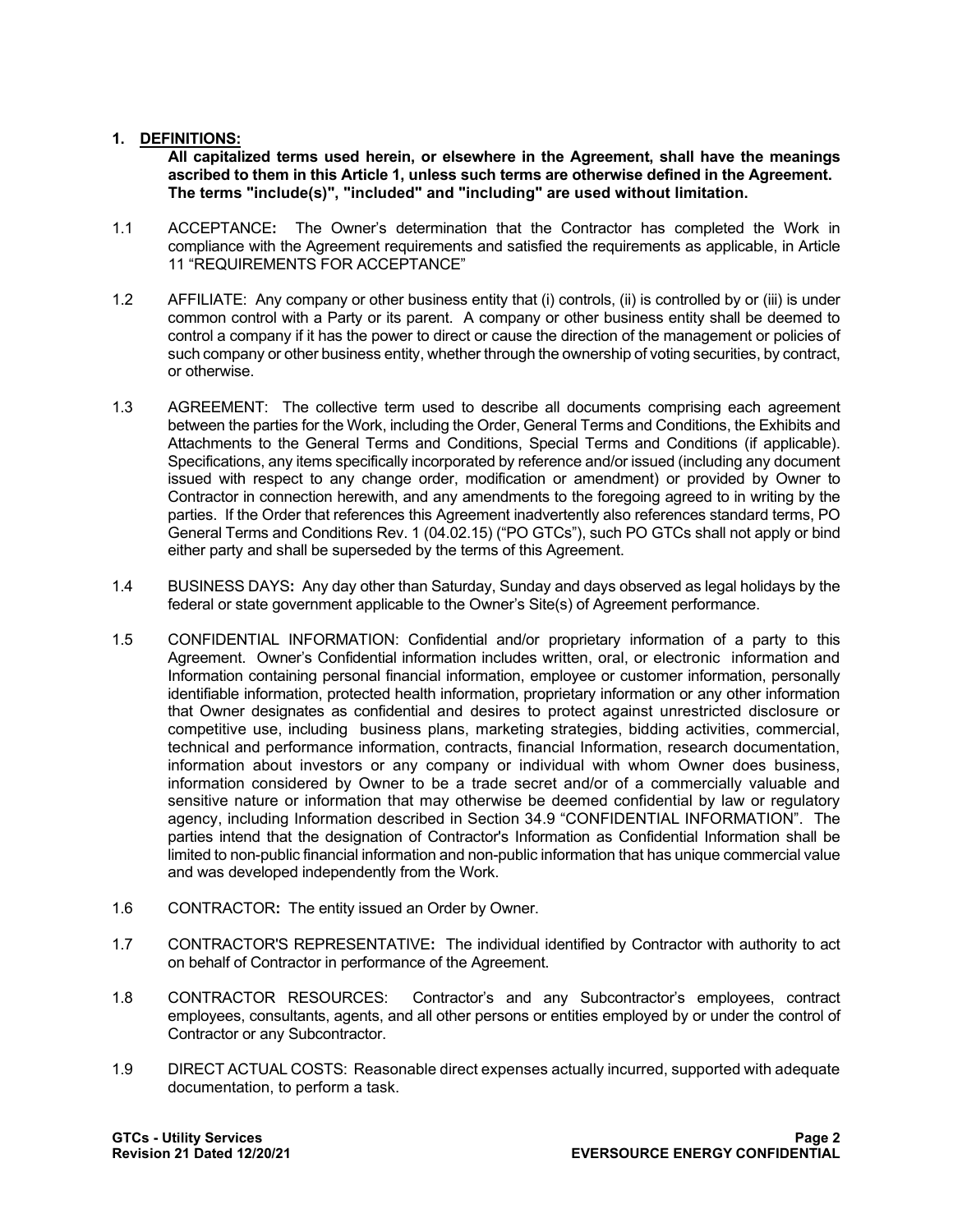- 1.10 ENVIRONMENTAL LAWS**:** Shall mean all applicable laws and any administrative or judicial interpretations thereof relating to: (a) the regulation, protection or use of the environment; (b) the conservation, management, development, control and/or use of natural resources and wildlife; (c) the management, manufacture, possession, use, generation, transportation, treatment, storage, disposal, release, threatened release, abatement, removal, remediation, or handling of, or exposure to, any Hazardous Materials; or (d) noise.
- 1.11 EQUIPMENT: A specific component, part, system, or material provided by Contractor as a very minor aspect of the Work under the Agreement. As used in the Agreement and as the context requires, the term "equipment" includes the Equipment.
- 1.12 EVERSOURCE: Eversource Energy Service Company, a Connecticut corporation, for itself or as agent for its Affiliates, dba Eversource Energy
- 1.13 FINAL ACCEPTANCE**:** Owner's written acknowledgement, determined in its sole discretion, that Contractor has completed all or a specified portion, if required or contemplated by the Agreement, of the Work in accordance with the requirements of the Agreement.
- 1.14 FINAL PAYMENT**:** That payment to be made to Contractor by Owner after Final Acceptance.
- 1.15 HAZARDOUS MATERIALS: The collective term used to describe (a) any petrochemical or petroleum products, oil, waste oil, asbestos in any form that is or could become friable, urea formaldehyde foam insulations, lead-based oil paint and polychlorinated biphenyls; (b) any products, mixtures, compounds, materials or wastes, air emissions, toxic substances, wastewater discharges and any chemical, material or substance that may give rise to liability pursuant to, or is listed or regulated under, or the human exposure to which or the release of which is controlled or limited by applicable Environmental Laws; and (c) any materials or substances defined in Environmental Laws as "hazardous", "toxic", "pollutant', or "contaminant", or words of similar meaning or regulatory effect.
- 1.16 INFORMATION**:** All intellectual property, computer software and documentation, studies, data, reports, documents, designs, plans, drawings, calculations, test results, specifications, electronic communications and data, or other information, in whatever form or media. This includes any patents, trademarks, servicemarks, copyrights, or trade secrets or any devices, designs, methods, or written works developed or capable of being developed during the course of this agreement.
- 1.17 ORDER: The document issued by Owner for specific Work, which shall be a Purchase Order for any procurements by such Owner. Any PO GTCs that may be referenced in the Order shall be excluded from the Agreement to which these General Terms and Conditions are referenced or attached and are hereby deleted. Any additional or conflicting terms and conditions in Contractor's confirmation thereof, or Contractor's documentation, including invoices, are hereby expressly rejected and excluded from the Agreement, are inapplicable to the Agreement, shall not be considered part of the Order(s), and shall be of no force and effect.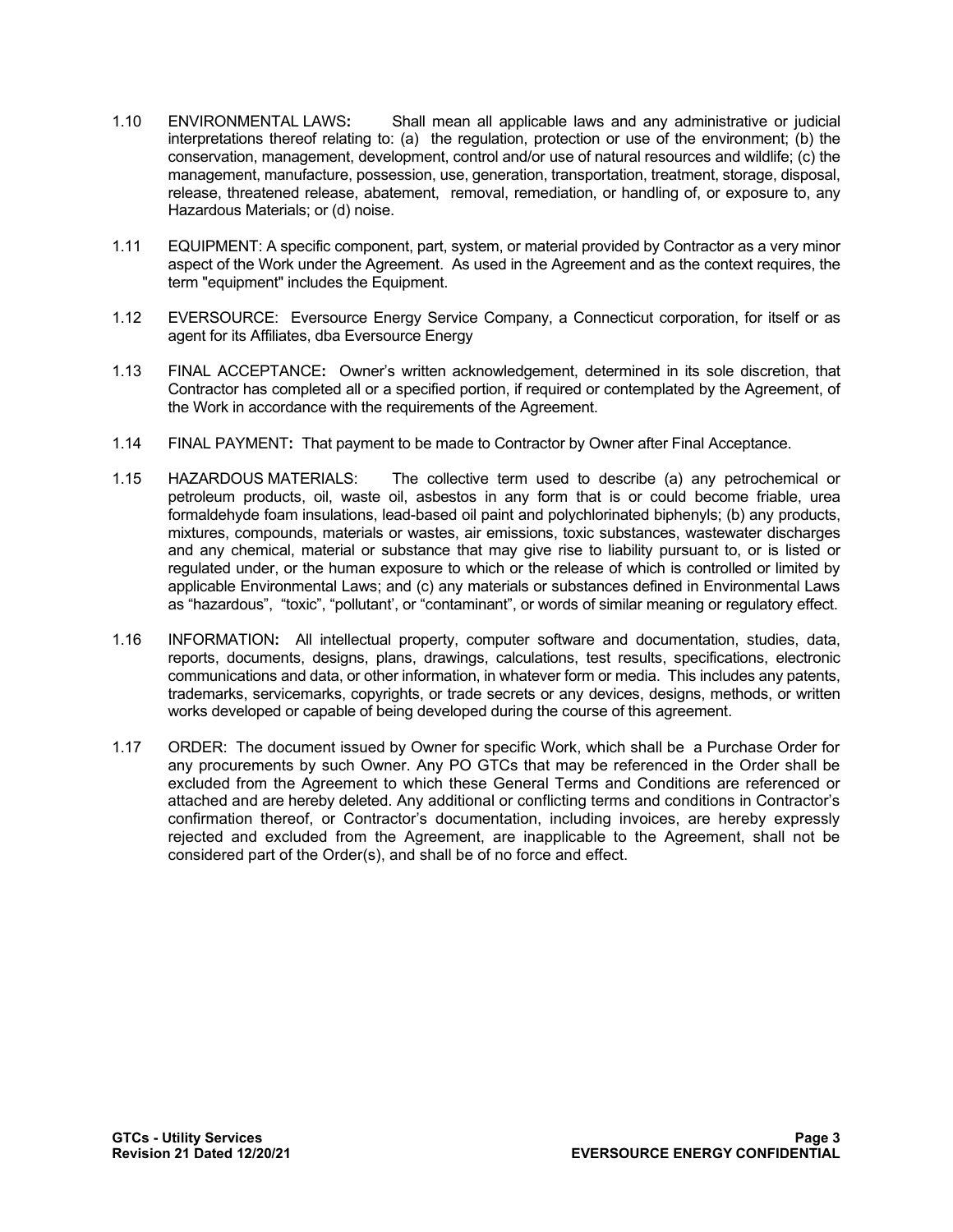- 1.18 OWNER: "Owner" shall mean Eversource or its affiliated company or companies listed in the "Furnish and Ship To" block on the face of the first page of the Purchase Order under which the Agreement is issued, or the Eversource Affiliate for which the Work has been ordered. Each Owner shall be solely responsible to Contractor for Work awarded on behalf of such Owner. No Eversource Affiliate that is not the Owner as to any particular Work awarded shall be jointly and severally liable for Owner obligations hereunder with respect to such Work.
- 1.19 OWNER'S REPRESENTATIVE: The individual(s) identified in Owner's Order with authority to act on behalf of Owner concerning the Agreement, or otherwise identified by the Owner in writing in the Agreement.
- 1.20 SCRAP: Used, obsolete, surplus, scrap or excess material or equipment resulting or arising from Work at a Site which material or equipment has been identified by Owner and/or Contractor as having potential commercial value.
- 1.21 SERVICES: A specific service furnished by or on behalf of Contractor under the Agreement and as part of the Work which may be directly performed on, or pertain to, Owner's utility equipment. Such Services may include the following services: design, engineering, technical, consulting, construction; preparation and/or compilation of Information; procurement grounds keeping, property maintenance, repair, inspection, supervision; supply, transportation, installation, startup, testing of materials and equipment; the supply of labor; and any other services to be performed as specified in the Agreement.
- 1.22 SITE: The location at which the Work is to be performed. The Site can include Owner's property, Owner rights of way, or other property not owned by Owner where Work is to be performed.
- 1.23 SPECIAL TERMS AND CONDITIONS: The Special Terms and Conditions, if any, attached hereto and made a part of the Agreement.
- 1.24 SPECIFICATIONS:The Work requirements, specifications or technical specifications, which may include instructions, scope or statement of work, written requirements for materials, equipment, construction, systems, standards, Information and workmanship for the Work and performance of Services, as provided, supplemented or revised from time to time by Owner.
- 1.25 SUBCONTRACTOR**:** Any subcontractor, licensor or supplier, at any tier, who furnishes materials, supplies, equipment, facilities and/or Services to Contractor to meet Contractor's obligations to perform Work under the Agreement.
- 1.26 WORK: The terms used to describe collectively, all equipment, materials, Information and Services, as referenced in the Agreement documents, and all related duties, obligations and responsibilities undertaken or required to be undertaken by Contractor under the Agreement.

## **2. CONTRACTOR'S BILLING RATES.**

Whenever Contractor performs Work on a time and materials basis (including Work performed as a change or addition to the scope of Work described in the Agreement) Contractor shall be compensated at the billing rates set forth in the Order. Any adjustments to billing rates that are in compliance with Agreement terms must be provided to Owner for review in the form of a new rate schedule in advance of any invoicing based on such new rates. Owner may reject any invoices using billing rates that are inconsistent with Owner's current rate schedule on file.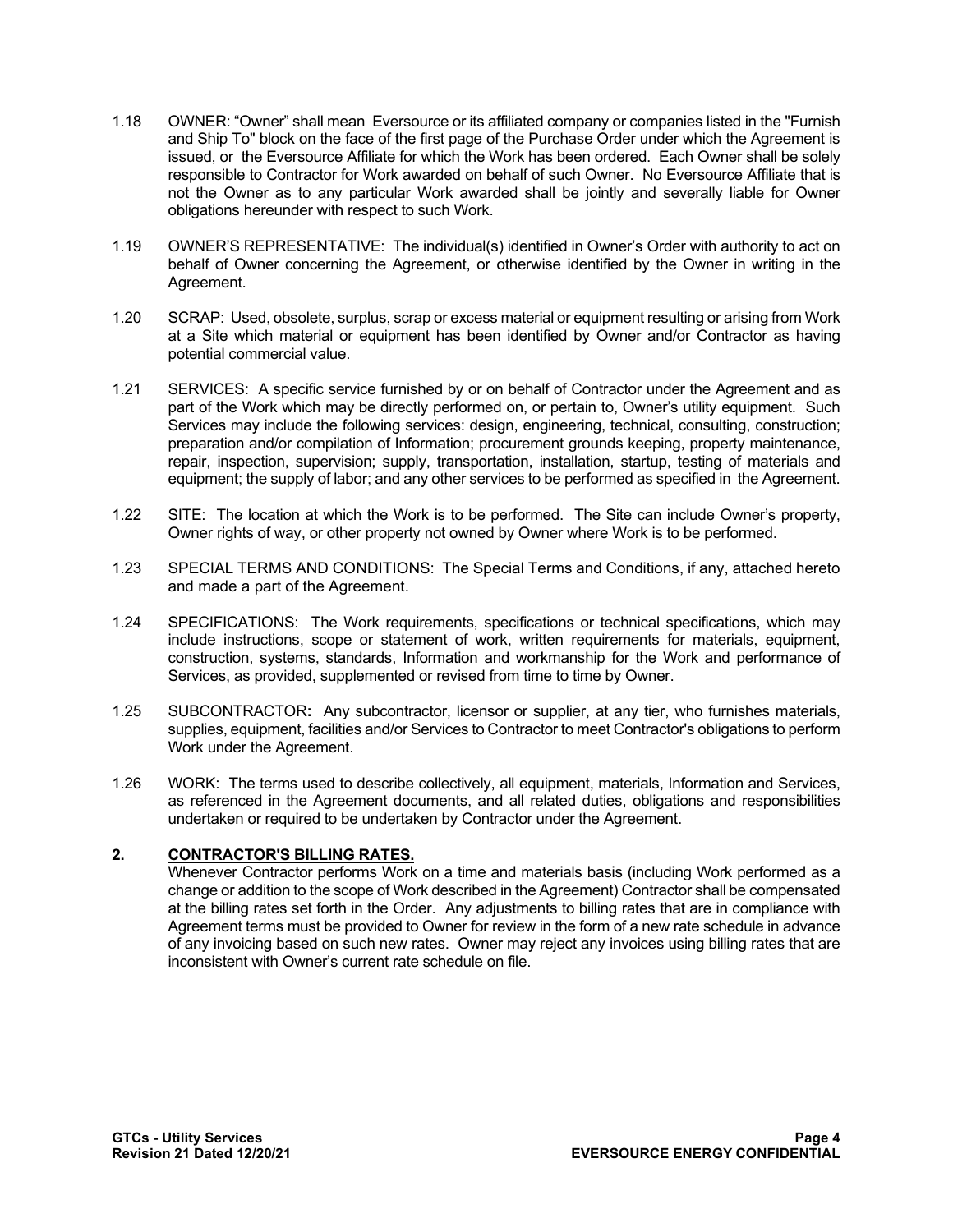# **3. TERMS OF PAYMENT.**<br>3.1 Owner shall pay all undis

- Owner shall pay all undisputed charges indicated in properly itemized and supported invoices for Work performed by Contractor and Accepted by Owner in accordance with the terms of the Agreement, within thirty (30) days after receipt of invoice by Owner. If Owner disputes a portion of an invoice, at Owner's request Contractor shall submit a revised invoice for the undisputed amount and Owner shall pay such undisputed portion within thirty (30) days after receipt thereof. Upon Owner's request, Contractor shall provide documentation regarding un-vouchered liabilities including, a) the estimated dollar amount of all Work performed but not invoiced for that month or previous months, and b) any invoice submitted but not yet paid. Documentation must include Owner's Order number and, if applicable, release number.
- 3.2 Contractor must invoice for Work in a timely fashion and within the period specified by Owner. Subject to Owner's invoicing instructions, Contractor shall issue its final invoice Owner within one hundred eighty (180) days of the completion of the Work being invoiced
- 3.3 Each invoice shall (a) be certified in writing as correct by Contractor's Representative; (b) be itemized (with reasonable detail) to fully describe each element of cost charged to Owner and any negotiated early payment discounts and (c) if applicable, contain a certification acceptable to Owner to the effect that all Subcontractors have been paid in full for completed Work as reflected in the immediately preceding invoice. For time and material Work, Contractor shall bill in accordance with Owner's billing instructions.
- 3.4 Owner may withhold payment of all or part of any invoice to such extent as may be necessary to protect itself from loss caused by: (a) defective Work not remedied; (b) claims filed or reasonable evidence indicating probable filing of claims by other parties against Contractor and/or Owner in connection with the Work; (c) failure of Contractor to make payments properly to Subcontractors for material, equipment or labor; (d) reasonable indication that the unpaid balance is insufficient to cover the cost to complete the Work; (e) reasonable indication that the Work will not be completed within the Agreement schedule; (f) unsatisfactory performance of the Work by Contractor; (g) failure of Contractor to perform any of its obligations under theagreement; or (h) failure of Contractor to pay any amounts due Owner. Owner shall notify Contractor of the grounds for any withholding, and when the above grounds are removed, or Contractor provides performance assurance satisfactory to Owner that will protect Owner for the amount withheld, payment will be made of the amounts withheld. When deemed reasonable by Owner, Owner may use such funds to rectify the situation causing the withholding of funds.
- 3.5 To the extent permitted by law, Owner shall have the right to set-off against any sums due Contractor under the Agreement any claims Owner may have against Contractor under the Agreement or under any other Agreement between Owner and Contractor, or that Owner may otherwise have against Contractor without prejudice to the rights of the parties with respect to such claims. In the case of Work incorrectly performed or incomplete, an equitable deduction from the Agreement price may be made.
- 3.6 Except for Work performed at a fixed price, Contractor shall make available to Owner during the Work and for a period of three (3) years following Final Acceptance of all Work, all source documents necessary to verify the elements of all billable charges, including: each worker's name, charge classification, and hours worked; computer usage summaries; and original documentation of all reimbursable expenses (e.g. receipts for travel, business expense and employee expense). Upon five (5) business days prior notice by Owner, this information shall be available for audit by Owner during normal business hours, at Contractor's principal office or at any other location agreed to by the parties.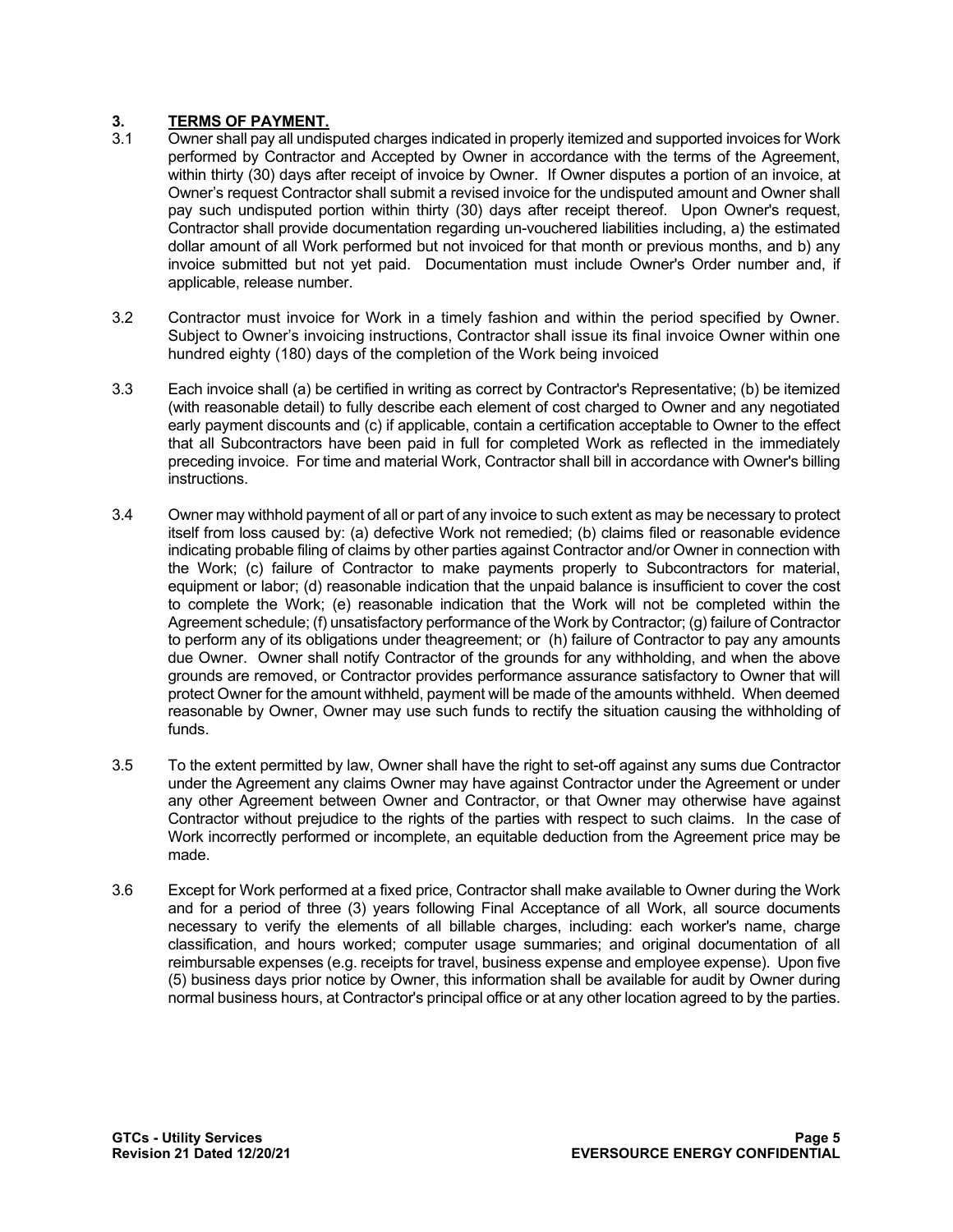- 3.7 **THIS SECTION IS APPLICABLE ONLY TO WORK INCLUDING CONSTRUCTION RENOVATION OR REHABILITATION OF REAL PROPERTY IN CONNECTICUT**: In addition to the requirements set forth in Section 3.3, each invoice that includes Agreement changes shall include a statement showing the status of all pending change orders and approved changes to the original Agreement (such statement shall identify the pending change orders and shall include the date such change orders were initiated, the costs associated with their performance and a description of any Work completed). For time and material Work, Contractor shall bill in accordance with Owner's billing instructions. Contractor shall pay any amounts due any Subcontractor for such Work furnished, in compliance with applicable laws including C.G.S. Section 42- 158j.
- 3.8 RESERVED.

## **4. TAXES.**

- 4.1 Taxes on Owner's Purchases from Contractor. Contractor's price(s) and any Billing Rates that apply under the Agreement include all tariffs, imports or similar duties but exclude any and all present and future Federal, state, county, municipal or other jurisdiction's sales, use, excise or other taxes that may apply to the Work and Owner's purchase of the Work and any applicable present and future Federal, state, county, municipal or other jurisdiction's sales, use, excise or other taxes shall be included in invoices and separately identified and itemized. The owner shall provide any applicable tax exemption certificates to the Contractor upon the Contractor's request.
- 4.2 Taxes on Contractor's Purchases. If Owner informs Contractor that Owner has a tax exemption certificate or a direct pay permit that applies to a specified portion of the Work, Contractor shall notify its Subcontractors and suppliers that their Services performed for, or materials supplied for Contractor's use as part of the specified "tax exempt portion" or "direct pay portion" of the Work are either exempt from sales and use taxes or Owner pays such taxes directly. Consequently, these Subcontractors and suppliers should not collect such taxes from Contractor and Contractor's prices and Billing Rates to Owner should reflect such tax exemption or Owner's direct payment on Contractor's purchases from Subcontractors and suppliers for the tax exempt or direct pay portion of the Work. Subcontractors and suppliers providing Services or materials and/or equipment for any portions of the Work that are neither tax exempt nor direct pay shall apply any normally applicable sales or use taxes to such "normal tax" portions of the Work and Contractor's prices and Billing Rates will be deemed to include any and all applicable taxes on such normal tax portions of the Work. If Owner does not inform Contractor that it has a tax exemption certificate or a direct pay permit that applies to a portion of the Work, Contractor should presume that its purchases from Subcontractors and suppliers associated with the Work are subject to any applicable sales and/or use taxes on such purchases and Contractor will be deemed to have included any and all applicable taxes on its purchases from Subcontractors and suppliers in the prices and Billing Rates stated in the Agreement provided that any Billing Rates using markup percentages will not apply to taxes paid for such purchases.
- 4.3 Income, Property and Payroll Taxes. Notwithstanding any provision of the Agreement, Owner shall not be required to pay or reimburse Contractor for any taxes levied against Contractor's income, property or payroll.
- 4.4 Non-Resident Tax Bonds. If required by applicable law, Contractor and all Subcontractors shall provide to Owner a certificate of compliance with the non-resident contractor bonding provisions applicable to the Work. Contractor shall furnish such certificate to Owner in the case of (i) Contractor, no later than the earlier to occur of thirty (30) days after the effective date of the Agreement, or the date of commencement of the Work, and (ii) each Subcontractor, within the earlier to occur of thirty (30) days after Contractor's retention thereof, or the date of commencement of the Work under such subcontract. Absent such certificates, Owner shall be entitled to withhold amounts otherwise due to Contractor hereunder in accordance with applicable law.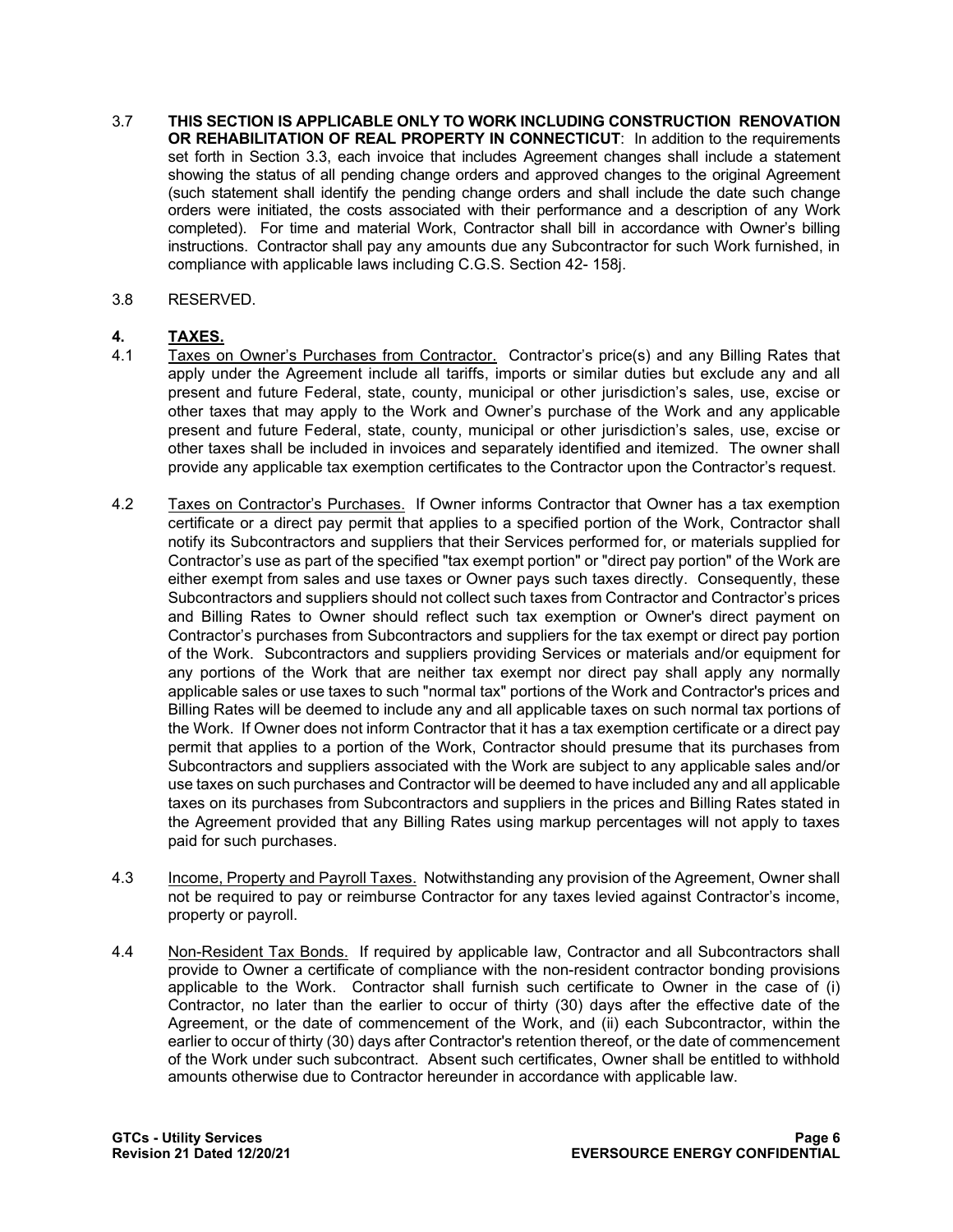# **5. CHANGES AND ADDITIONS.**

- Either party may request changes or additions to the Work by submitting a written request to the other. Changes requested by Contractor shall not, however, be implemented until approved in writing by Owner. All changes shall be made in accordance with approved Owner procedures included in the Agreement documents or otherwise provided to Contractor.
- 5.2 Owner shall have the right to require Contractor to delete from, change or add to the Work, in each case to the extent that any such deletions, changes, additions or other alterations are of the character described in the scope of Work, and to the extent such deletions, changes or additions are within the general expertise of Contractor Resources performing the Work. If such deletions, changes or additions are scheduled to be completed by or within six (6) months following the then-scheduled completion date for the Work as specified in the Agreement, such Work shall be performed at Contractor's time and material rates in effect for the Agreement, unless the parties agree in writing to another method of compensation.
- 5.3 If a deletion, change or addition will increase or decrease the cost or time required to complete the Work, the party requesting the change or addition will set forth in its request the appropriate adjustment to compensation or completion deadlines. Written acceptance by the party receiving the request for change or addition shall be a binding resolution between parties of the issues set forth in the request.
- 5.4 At no time shall the Work be delayed by Contractor due to a dispute between the parties concerning the cost or time required to accomplish a deletion, change or addition requested by either party.
- 5.5 Contractor shall not commence or undertake any portion of any Work for which it contends that any extra compensation or schedule adjustment is or will be owed or due or payable, without prior written authorization from Owner, and such authorization shall be required for payment of any extra compensation to, or adjustment of any schedule requirement for the benefit of, Contractor. In all instances, Contractor shall orally notify the Owner's Representative of any circumstances that could result in a change in the scope of the Work (or a claim therefor) as soon as possible after the occurrence of the event or incident, and in writing within twenty-four (24) hours after such occurrence. Thereafter, Contractor shall submit to Owner appropriate detailed supporting documentation, justifying the basis for the claim, within ten (10) Business Days after the date of the event or incident giving rise to such claim. Without relieving Contractor of its obligations hereunder, any claims by Contractor for increased compensation or extension of completion deadlines shall be irrevocably waived and released unless Contractor provides such immediate oral notice and twenty-four (24) hour written notice and thereafter submits such detailed supporting documentation for the claim to Owner within such ten (10) Business Day period.

## 5.6 RESERVED.

# **6. INFORMATION.**<br>6.1 **If Contractor is re**

- If Contractor is required to provide Information, complete and accurate Information shall be submitted in sufficient time for review and approval by Owner prior to starting Work affected by such documents. All equipment and material shall conform to the details shown on Information approved by Owner.
- 6.2 Once Information has been approved by Owner, Contractor shall not make any changes in Information without the prior written approval of Owner.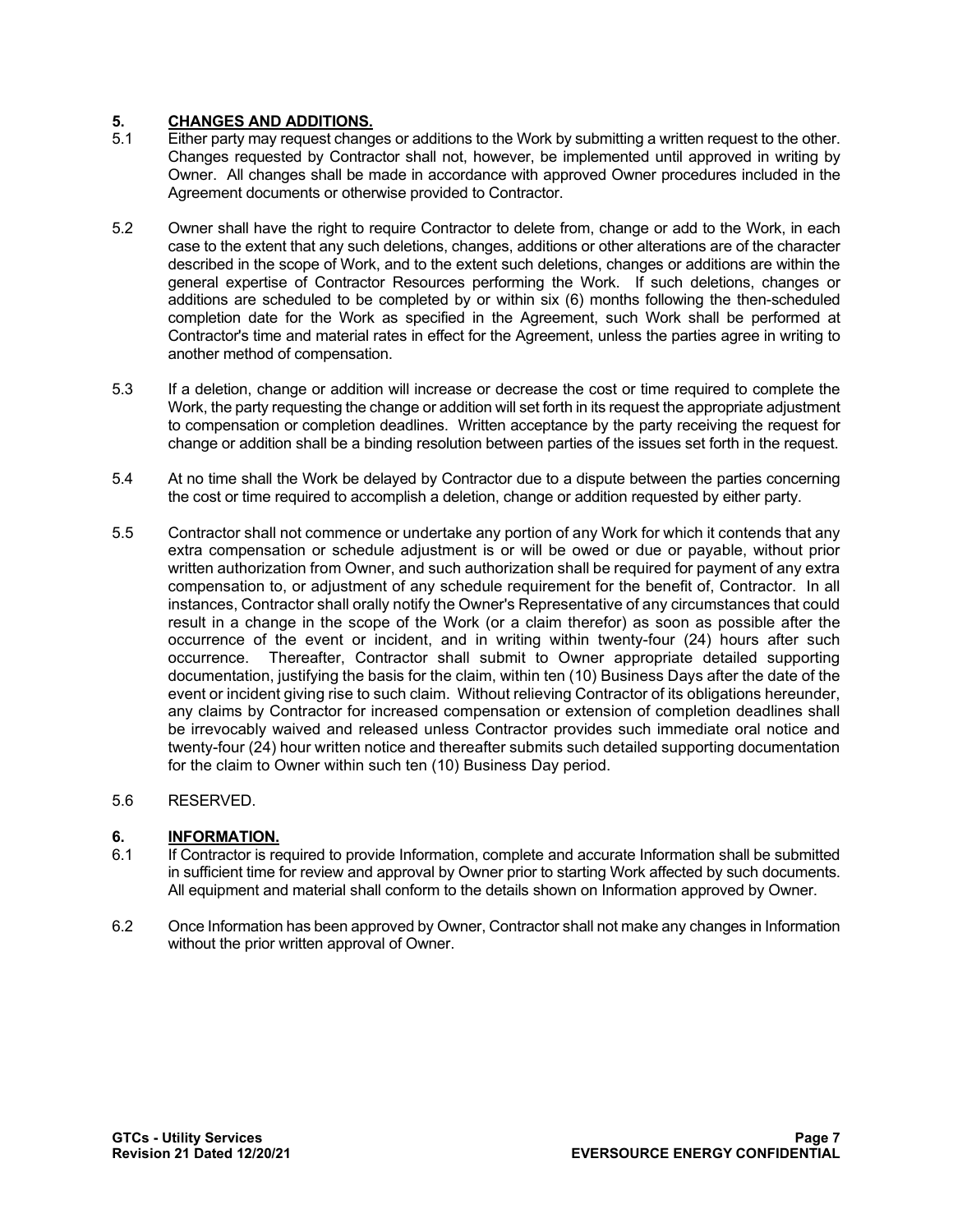- 6.3 It is the obligation of the Contractor to review and evaluate the Specifications, and to promptly provide written notice to the Owner of any errors, omissions or discrepancies that the Contractor discovers. Contractor shall immediately notify Owner and request additional instruction in writing whenever Owner-provided Information is found to be unclear, incorrect or conflicting. Contractor shall not undertake any Work based upon such Information until such discrepancy has been resolved by Owner. The Contractor shall not proceed with uncertainly, and any cost incurred that could reasonably have been avoided through timely correction of the Specifications shall be the responsibility of the Contractor.
- 6.4 Preliminary, certified for manufacture, or certified for construction and as-built drawings shall be submitted to Owner for approval in the form requested by Owner. Any drawing shall be produced in accordance with any Specifications and acceptable industry practices and shall be legible such that Owner is able to clearly distinguish all characters and lines.
- 6.5 For Work that includes Information that is not prepared exclusively and solely for Owner, Contractor shall retain title to any such Information (excluding any portion thereof that contains Owner's Confidential Information) that is subject to Contractor's patents, copyrights, trademarks, service marks, intellectual property rights or proprietary interests provided that Owner shall have unrestricted and non-exclusive rights and license to use such Information. For Work that includes Information that is prepared exclusively and solely for Owner, all such Information is the proprietary Information of Owner and shall be subject to the requirements applicable to Owner's Confidential Information as set forth in Article 34 "CONFIDENTIAL INFORMATION" herein, whether or not each such document is so identified.
- 6.6 Contractor shall be responsible for the completeness and accuracy of the Information it provides and shall correct, at its expense, all errors or omissions therein. Without limitation of any and all other rights and remedies available to Owner, the reasonable cost necessary to correct matters attributable to such errors shall be chargeable to Contractor.
- 6.7 Contractor shall provide Owner with all Information necessary for Owner's use and understanding of the Work and the installation, operation, maintenance and repair thereof, and to allow Owner to satisfy any legal process, or any filing or disclosure requirement required under law or regulation or requirement of a governmental body. Except for Information deemed to be proprietary to Contractor under the terms of the Agreement, and except as set forth in this Article 6, all Information supplied or delivered to Owner pursuant to the Agreement shall be the property of Owner. Contractor may retain for its records only, copies of any Information furnished to Owner, and unless otherwise agreed to by the parties, shall treat such Information in accordance with the requirements applicable to Owner's Confidential Information.
- 6.8 Contractor shall keep such full and detailed accounts for proper financial management under this Agreement as Owner may reasonably request. Contractor shall also promptly provide other information, copies of such reports, and other information reasonably requested at no cost to Owner.
- 6.9 The interpretation of the Specification shall rest with the Owner's Representative, whose decision in any matter shall be final and binding, subject to the dispute resolution provisions of this Agreement. The Specifications are intended to state in general what is required for the Work, and the omission of minor details shall not operate to relieve the Contractor from the obligation to provide all things necessary for the completion in proper working order of the entire Work outlined therein in accordance with the best construction or industry practices.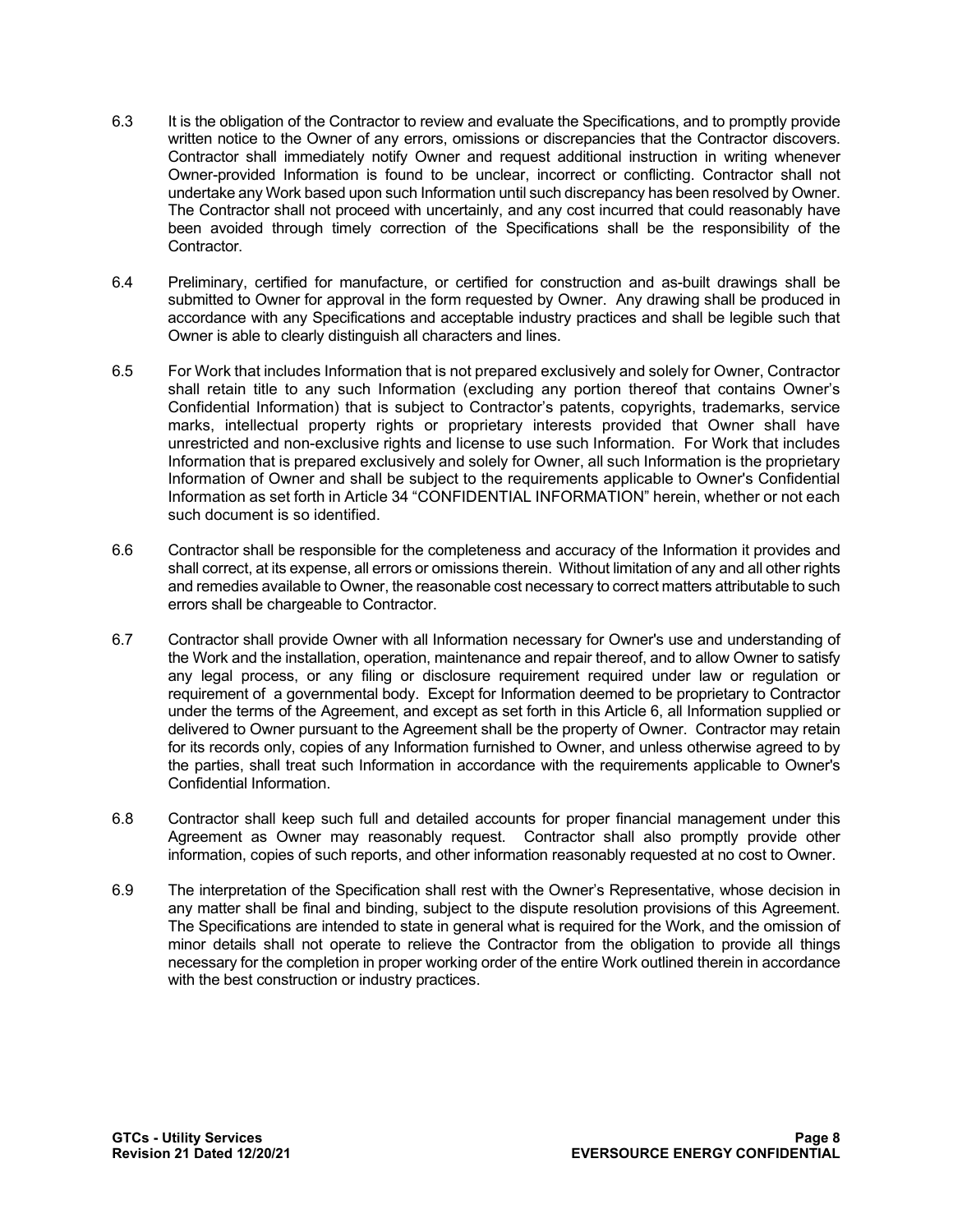## **7. ELECTRONIC DELIVERY OF INFORMATION.**

Owner and/or Contractor may agree to exchange business data or information electronically using a point-to-point connection or a value-added network either directly or through a third party E-Business provider (collectively, "E-Business"). The parties recognize and agree that the electronic transmission of information, including attachments, and access to E-Business systems by Owner employees, cannot be guaranteed to be secure from third party interception, error free or free from viruses or other damaging computer code, and that such information could be intercepted, corrupted, infected, lost, destroyed or incomplete, or otherwise be adversely affected during transmission or harmful to the recipient's computer system. Owner and Contractor have each taken steps within their organization to reduce the foregoing risk, consistent with the industry practices; however, there can be no assurance that outgoing E-Business is free of the foregoing faults or that engaging in E-Business will not create any harm to electronic systems. If Contractor agrees to transmit information or documents relating to this Agreement using E-Business, Contractor shall be deemed to have accepted and be bound by the terms of this Agreement.

### **8. DELAYS.**

8.1 Schedule Commitment/Notice of Delay. This is of the essence with respect to the performance of the Work. Each party shall give the other prompt written notice of any circumstances that may delay performance of the Work including any Force Majeure (as defined in Section 9.1). Contractor shall notify Owner's Representative of any such circumstance orally as soon as possible after such circumstance occurs and in writing within twenty-four (24) hours after the occurrence of such circumstance. Contractor shall record the cause of any resulting delay and the time lost in its reports and in its time sheets and shall submit such reports and time sheets to Owner's Representative.

#### 8.2 Delays in Performance for Reasons Other Than Force Majeure.

8.2.1 Owner may at any time request Contractor to delay performance of all or any portion of any Work to be provided under the Agreement. Contractor shall use its best efforts to accommodate such delay. However, if Contractor is unable to accommodate all or a portion of Owner's request, it shall notify Owner in sufficient time for Owner to take alternative measures, including directing Contractor to place the affected Work or portion thereof, including any equipment, materials or supplies, in storage at a site authorized by Owner.

#### 8.2.2 RESERVED.

- 8.2.3 If Work or any portion thereof is ready for performance, or shipment, but performance or shipment is delayed beyond the scheduled performance or shipment date by Owner, the parties will adjust the payment schedule accordingly and for any Direct Actual Costs resulting from such delays, use good faith efforts to negotiate a change order to address such cost.
- 8.2.4 Contractor shall use best efforts to complete the Work in accordance with the Work schedule. If the Work falls behind schedule due to acts or omissions of Contractor or any Contractor Resources, Contractor shall, at its sole cost and expense, use its best efforts to restore the Work to schedule, including placing Contractor Resources on extended working hours, assigning additional resources to the Work, and establishing expedited, priority treatment for the provision of Services, necessary to complete the Work within the time set forth in the Agreement.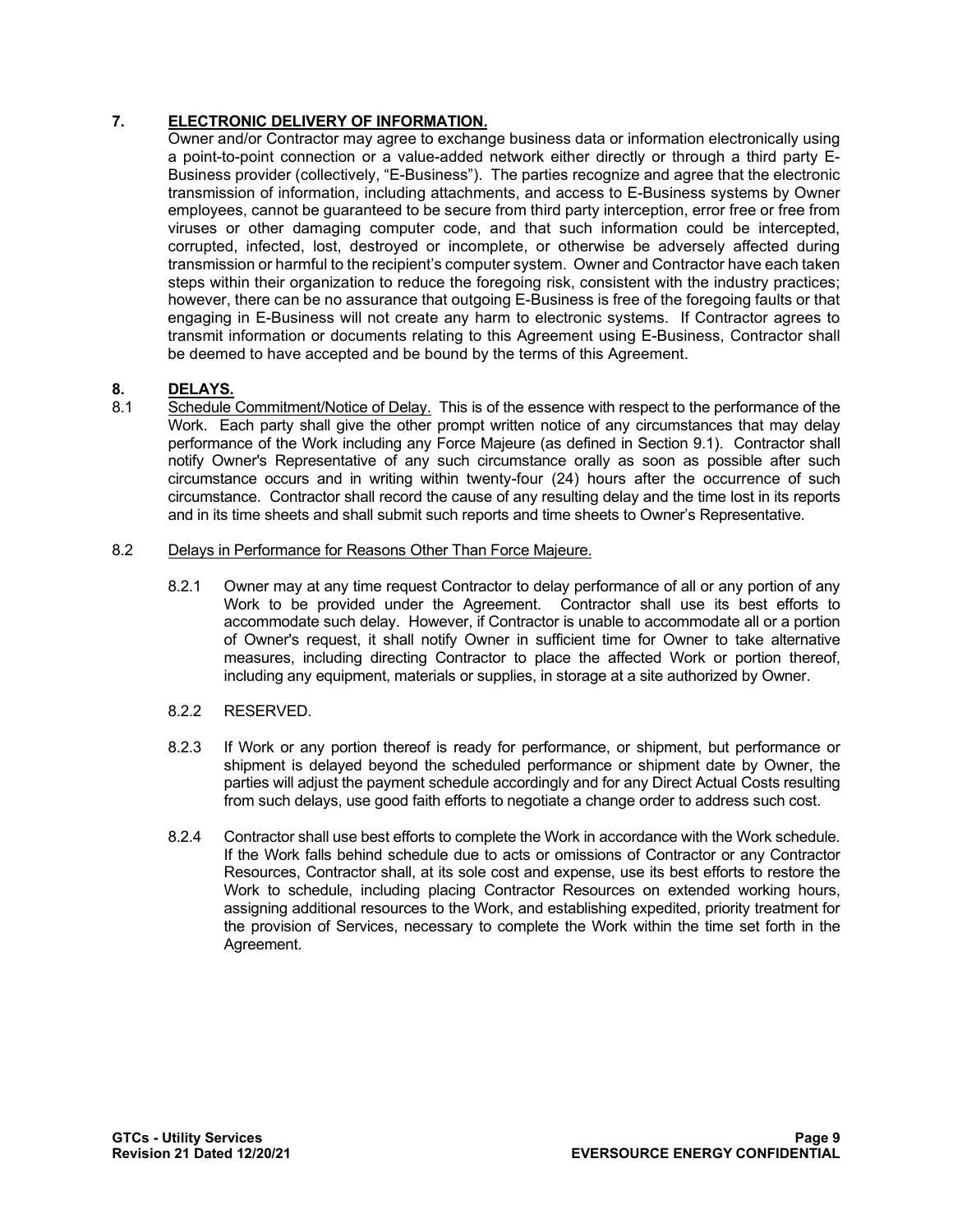- 8.3 Off-Site Delays. If Work at an off-Site facility is delayed by either party, the other party shall be entitled to compensation for its documented direct, actual costs for each such period of delay.
- 8.4 Limitation of Liability for Delay Damages at Site. The parties agree to limit liability for damages incurred by delays at a Site as follows:
	- 8.4.1 At any point after Owner orders Contractor to start the Work, Contractor's delay shall be deemed to commence when the Work location or Work site becomes available for the Contractor's performance of Work but the Contractor, in whole or in part, does not perform the Work, and such delay shall be deemed to cease when the Contractor resumes Work performance in accordance with the Agreement terms. For delays caused by Contractor, Owner shall be compensated for its actual costs to accommodate or mitigate the impact of each Contractor delay.
	- 8.4.2 At any point after Owner orders Contractor to start the Work, Owner's delay shall be deemed to commence when Contractor Resources are able to be present at the Work location and able to perform the Work but are prevented by the Owner from performing such Work and such delay shall be deemed to cease when Owner no longer prevents such performance. In the event of a delay requested by Owner, or a delay caused solely by Owner's negligence, to the extent Contractor has incurred labor costs caused by such delay, Contractor shall be compensated pursuant to Section 8.4.3.
	- 8.4.3 The duration of delay shall be computed in increments of one (1) hour. Compensation for each party's direct labor costs shall be made only to the extent that a party actually incurs direct labor costs, if any. The delayed party shall use commercially reasonable efforts to minimize the costs it incurs for each delay by rescheduling its activities, redeploying its work force, or by other appropriate action. The parties shall consult at least weekly concerning delays, Contractor shall provide Owner with documentation relating to such delay as requested by Owner, and Owner shall maintain a log of each party's delay. Compensation for delay shall be made at the completion and Acceptance of the Work by determining the total number of hours of delay for each party, and subtracting the lesser number of hours from the greater to establish the party with a delay balance. Contractor shall be compensated for the lesser of (i) its delay balance or (ii) the number of working hours (not to exceed eight (8) hours per day) the Work is delayed beyond the scheduled completion date due to the request of Owner, or the sole negligence of Owner.
	- 8.4.4 Contractor shall not be compensated for delay time unless it provides written notice of such delay to Owner within the period specified in this Article.

## **9. FORCE MAJEURE.**

- 9.1 Neither party shall be liable to the other for loss or damage resulting from any delay or failure of a party to perform its contractual obligations due to conditions or circumstances which are beyond that party's control, including: acts of God; war; acts of a public enemy; riot; civil commotion, sabotage; Federal, state or municipal action, inaction or regulation; strikes or other labor troubles (excluding those involving such party's employees); fire; flood; accidents; epidemics; quarantine restrictions; embargoes; damage to or destruction in whole or in part of office equipment or manufacturing plant, to the extent such facilities are necessary to proper performance of the party's obligations under any Agreement and alternate facilities are not reasonably available; and inability to obtain raw material, labor, fuel or supplies; provided however, that such failure or delay is not caused by that party's failure to satisfy its obligations under the Agreement or could not have been prevented by reasonable precautions taken by the non-performing party or could not reasonably be circumvented by the non-performing party through the use of alternate sources or plans or other means.
- 9.2 Force majeure shall extend the time for Contractor's performance to the extent such condition directly affects completion of Work. Contractor shall use its best efforts to reschedule its Work to mitigate the effect of such condition and to eliminate such condition as soon as possible. If the Work falls behind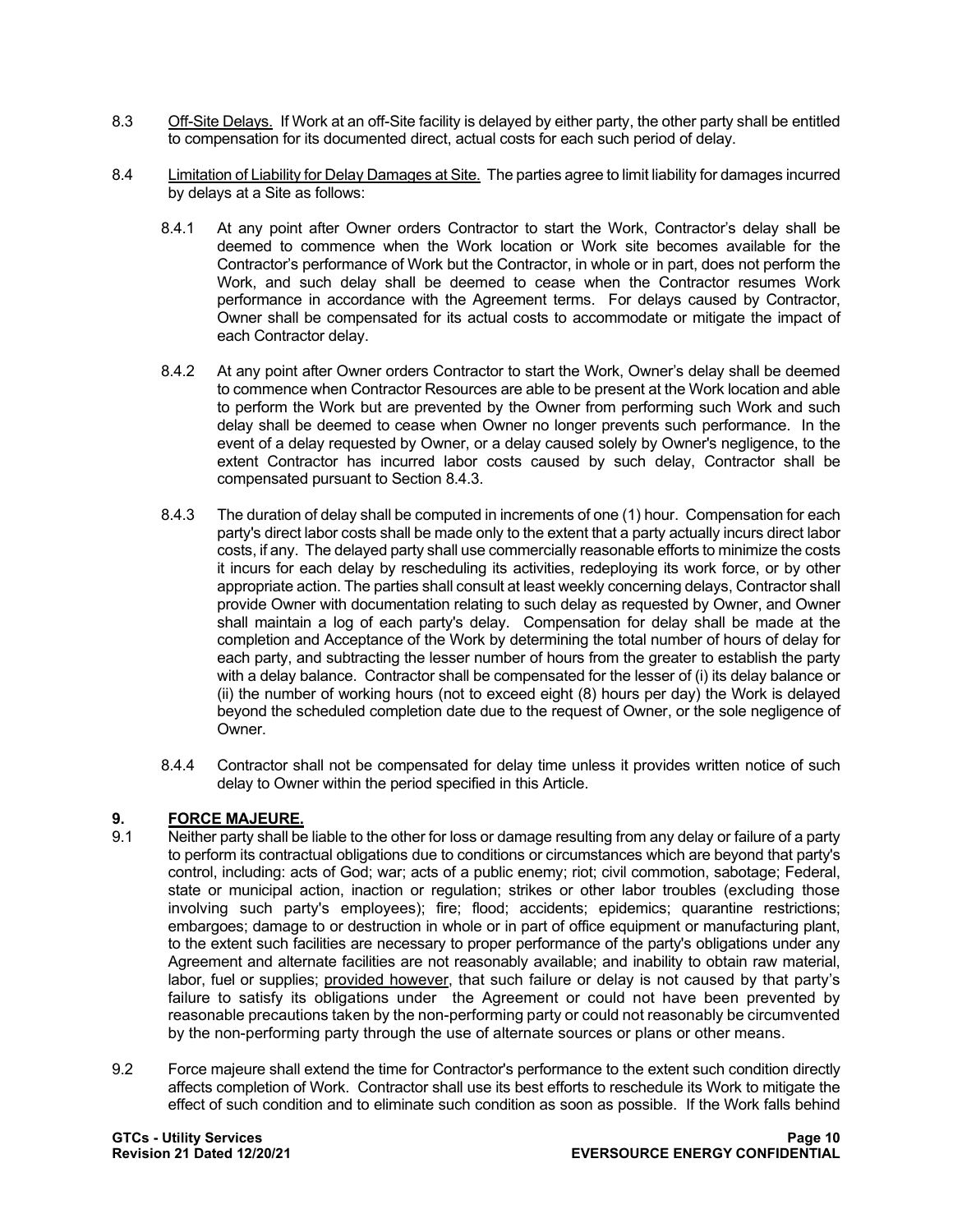schedule due to a Force Majeure, Owner may direct Contractor to accelerate the Work by whatever means Owner may deem necessary, including subcontracting Work or working additional hours or shifts, and Owner shall pay Contractor for the agreed Direct Actual Costs incurred by Contractor in connection with any such directed acceleration.

9.3 Neither this Article nor any other provision of the Agreement shall excuse the non-performance or delayed performance of Contractor due to any failure of the Contractor to prepare for the Work or commercial impracticability experienced by Contractor, including market changes, increased costs or insufficient money.

## 10. **INSPECTION.**<br>10.1 Contractor sha

- Contractor shall advise Owner in writing of each location where Work is being performed, or where materials are being stored, or prepared for use under the Agreement, in each case, reasonably in advance of conducting such Work to allow Owner to witness or inspect the same. Contractor shall, on behalf of itself and its Subcontractors, provide unrestricted access to such locations for inspection of **Work**
- 10.2 Contractor shall provide Owner timely notice of the date of all tests affecting the Work, and provide test results promptly to Owner. Owner shall have the right to inspect the status of all Work at the facilities of Contractor and its Subcontractors, as well as at the Site. Such inspections shall be conducted upon reasonable advance notice to, and during the working hours of Contractor Resources. Such general inspection rights are in addition to, and not in limitation of, any and all inspection and testing rights of Owner set forth in the Agreement. Owner's approval of Work shall in no way reduce or modify Contractor's obligations to meet performance and other requirements of the Agreement. By such approval, Owner in no way assumes any part of Contractor's responsibility for the satisfactory performance of Work.

### 10.3 RESERVED

10.4 If any Work should be enclosed without Owner's inspection, Contractor shall, at Owner's request, uncover the Work, allow an inspection and properly restore the Work all at Contractor's expense. Owner's Representative may order reexamination of any Work.

## **11. REQUIREMENTS FOR ACCEPTANCE.**

Acceptance of Work shall be conditioned upon Contractor submitting to Owner's Representative the following:

- 11.1 written notice that the Work is ready for final inspection;
- 11.2 properly executed, unconditional waivers or releases of lien from Contractor and all Subcontractors, conditioned upon payment, who provide labor, equipment, materials, or supplies for the Work;
- 11.3 evidence of satisfactory completion of all acceptance testing required under the terms of the Agreement;
- 11.4 all Information required under the Agreement; and
- 11.5 an accounting for all tools, materials, and equipment provided by Owner.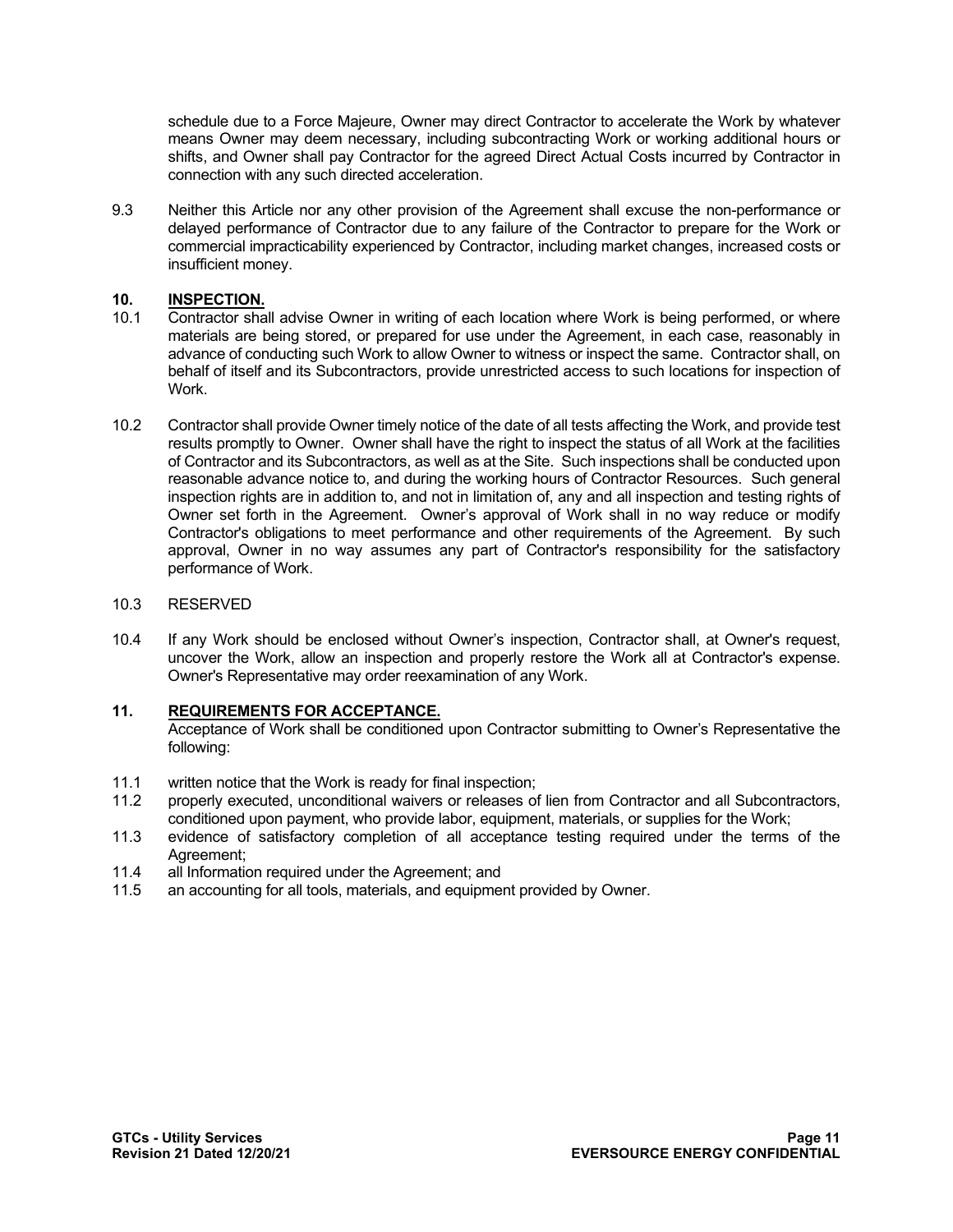## **12. PARTIAL COMPLETION AND ACCEPTANCE.**

If at any time prior to Acceptance as referred to in Article 11 "REQUIREMENTS FOR ACCEPTANCE", any portion of the Work has been completed and if Owner determines that such portion of the Work is of value, Owner will, if applicable, issue to Contractor a certificate of partial completion. Upon the issuance of such certificate, or at any time thereafter, Owner may take over and use the portion of the Work described in such certificate and may exclude Contractor therefrom. The issuance of a certificate of partial completion will not release the Contractor or its sureties from any obligations under the Agreement unless such prior use delays the Work or increases its cost. In this event, the Contractor will be entitled to extra compensation or extension of time, or both, as Owner may determine.

## **13. SUSPENSION OF WORK.**

Owner may at any time suspend the Work or any part thereof upon oral notice to Contractor. Such oral notice shall be confirmed in writing by Owner. The Work shall be resumed by Contractor promptly after written notice from Owner to Contractor to do so. Owner will make payment for all Work completed and accepted by Owner as of the suspension date, in accordance with the agreed payment rates and milestones.

## **14. TERMINATION FOR CAUSE.**

- Without prejudice to any other right or remedy Owner may have under the Agreement, at law and/or in equity and upon providing written notice of such termination to Contractor, Owner may terminate the Agreement without any liability being owed thereby by Owner to Contractor, in the event of the occurrence of any of the following:<br>14.1.1 insolvency of Contractor
	- insolvency of Contractor;
	- 14.1.2 filing of a voluntary petition in bankruptcy by Contractor;
	- 14.1.3 filing of an involuntary petition in bankruptcy against Contractor;
	- 14.1.4 appointment of a receiver or trustee for Contractor;
	- 14.1.5 execution by Contractor of an assignment or any general assignment (other than an assignment undertaken in connection with a financing) for the benefit of creditors;
	- 14.1.6 commencement of any legal proceeding against Contractor that, in Owner's opinion, may interfere with Contractor's ability to perform in accordance with theAgreement; or
	- 14.1.7 Contractor consolidates with, or merges with or into, or transfers all or substantially all of its assets to, another entity and/or sells, assigns or otherwise transfers the Agreement; in each case without Owner's advance written consent.
- 14.2 If Contractor fails to diligently perform the Work in accordance with the Agreement or if Contractor otherwise breaches any of the terms of the Agreement, in addition to Owner rights set forth in Section 14.1 above and Section 25.7 regarding safety or environmental violations, Owner shall have the right without any liability being owed thereby by Owner to Contractor, upon giving Contractor written notice of default and allowing Contractor a period of five (5) Business Days or such other period as may be agreed upon by the parties or as may be determined by Owner to be necessitated by exigent circumstances to remedy such deficiency. In the event such default is not completely remedied, Owner may cancel the Agreement in whole or in part upon giving written notice to Contractor; and the Work itself or to have the Work completed by another entity, with any additional cost associated therewith being the liability of the Contractor.
- 14.3 Upon receipt of any notice of termination as described in Section 14.1 or Section 14.2 above, Contractor shall immediately cease Work, commence demobilization of any affected Contractor Resources, and, if requested by Owner, promptly remove from the Site all materials and equipment which have not been either fully or partially paid for by Owner. Contractor shall promptly settle the liabilities and claims arising out of the termination of subcontracts and orders.
- 14.4 Contractor shall maintain a written, detailed inventory of all equipment and materials in storage at the Site(s), in route to the Site(s), in storage or manufactured away from the Site(s), and on order from its suppliers and Subcontractors. Upon Owner's written request and to the extent that title has not transferred earlier pursuant to Article 26 "DELIVERY, TITLE AND RISK OF LOSS TO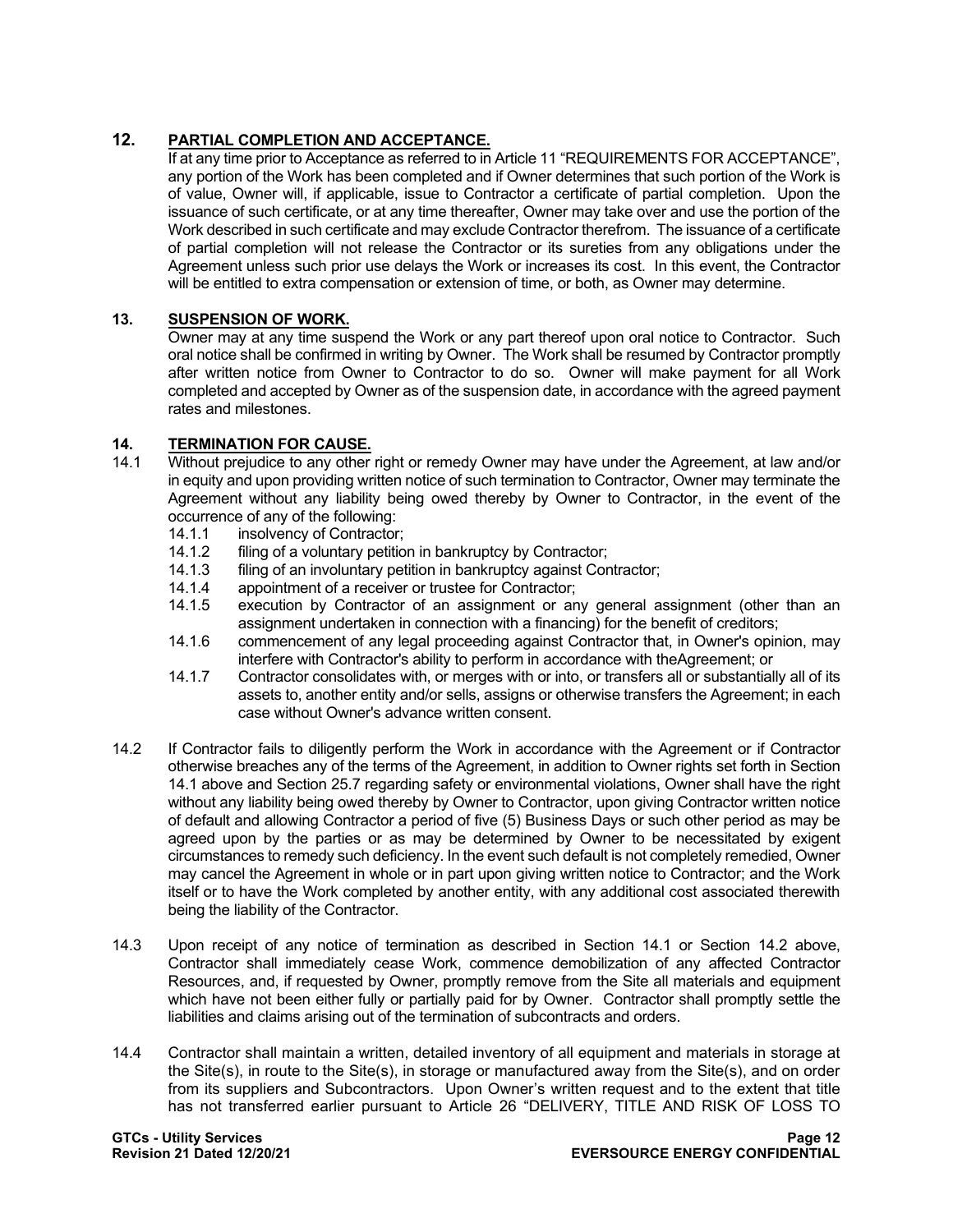EQUIPMENT AND MATERIALS," Contractor shall promptly transfer title and deliver to Owner completed or partially completed Work and/or contract rights of Contractor relating to the Work, and Contractor shall execute and deliver such documents and take all such actions as Owner may require for the purpose of vesting in Owner such ownership, rights and benefits of Contractor with respect to the Work.

14.5 In the event any termination under this Article 14 is subsequently determined pursuant to the dispute resolution process set forth in Article 39 "DISPUTE RESOLUTION; NEGOTIATION; MEDIATION; ARBITRATION", to have been made without cause, such termination shall be deemed a Termination for Convenience under Article 15 hereof.

# **15. <b>TERMINATION FOR CONVENIENCE.**<br>15.1 Owner shall have the right to terminate.

- Owner shall have the right to terminate and/or cancel the Agreement or all or any portion of the Work for any reason, or for Owner's convenience, and at its sole and exclusive discretion, upon at least one (1) day's prior written notice to Contractor specifying when such termination becomes effective. Upon such effective date, Contractor shall immediately cease Work, commence demobilization of any affected Contractor Resources, and, if requested by Owner, promptly remove from the Site all materials and equipment which have not been either fully or partially paid for by Owner. Contractor shall promptly settle the liabilities and claims arising out of the termination of subcontracts and orders and shall use its best efforts to minimize any associated costs. After termination, Contractor shall cooperate with Owner to the fullest extent for the purpose of allowing Owner or its designee to fully perform all functions previously performed by Contractor under the Agreement.
- 15.2 Upon Owner's request and to the extent that title has not transferred earlier pursuant to Article 26, Contractor shall promptly transfer title and deliver to Owner completed or partially completed Work (including Information or other work product related to the Work) and/or contract rights of Contractor relating to the Work for which Owner has made payment, and Contractor shall execute and deliver such documents and take all such actions as Owner may require for the purpose of vesting in Owner such ownership, rights and benefits of Contractor with respect to the Work.
- 15.3 In the event of a termination under this Article 15, except as otherwise expressly agreed to in writing by the parties, Owner shall pay for the Work completed in compliance with the Agreement through the effective date of termination.

## **16. OWNER'S REPRESENTATIVE STATUS.**

Owner's Representative will perform inspection of the Work and has the authority to stop the Work whenever such stoppage may be necessary to insure the proper execution of the Agreement. He/she also has authority to reject any and all Work that does not conform to the Agreement and to decide questions that arise in the execution of the Work. Owner's Representative will make decisions in writing within a reasonable time on all claims of Contractor and on all other matters relating to the execution and progress of the Work or interpretation of the Agreement documents.

## **17. CONTRACTOR'S SUPERVISORY DUTIES.**

17.1 Prior to commencing any Work, Contractor shall identify to Owner a Contractor's Representative authorized to receive all communications from Owner, provide all approvals or authorizations required from Contractor and act on behalf of Contractor in all matters concerning the Work. Owner reserves the right to require the removal and replacement of Contractor's Representative for any reason.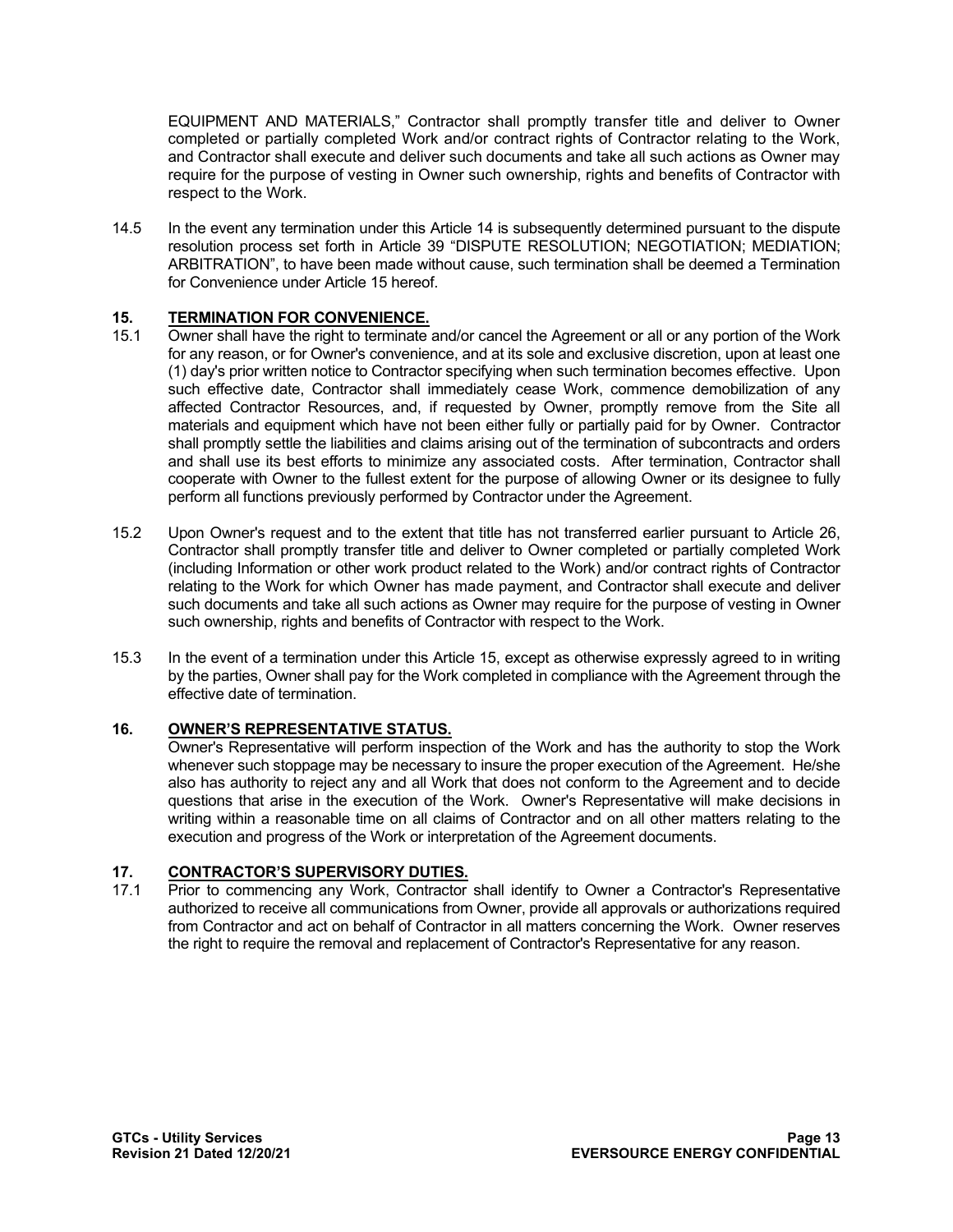- 17.2 Contractor shall efficiently and continuously supervise its Contractor Resources required to complete the Work. Contractor shall be fully liable for the acts and omissions of Contractor Resources. Contractor shall provide an adequate and competent supervisory staff throughout the course of the Work.
- 17.3 Contractor shall at all times enforce strict discipline and good order among Contractor Resources, and shall not employ any unfit person or anyone not skilled in the tasks assigned under the Agreement. Owner shall have the right to request Contractor to remove any person determined by Owner to be unqualified or unfit to perform the Work.
- 17.4 In the event Contractor Resources are given access to any of Owner's computer systems and equipment or Owner Information (including, without limitation, Owner's Confidential Information) Contractor agrees not to use Owner's systems or equipment or such Owner Information for any purposes other than that contemplated in the Agreement. Contractor further agrees to keep confidential any Information it obtains in the course of performing Work under this Agreement and to utilize data security systems approved by Owner and compliant with Owner's IT Security Requirements and applicable law. Contractor agrees to cause its Contractor Resources to comply with applicable provisions of Owner's IT Security Requirements and policies and applicable laws and regulation.
- 17.5 For any Services to be performed on any Site, within five (5) Business Days of Owner's request, Contractor shall provide to Owner, the names, classifications and job locations of Contractor Resources. Owner shall have the right to request that Contractor remove and replace (at no cost to Owner) any person determined by Owner in its discretion to be unqualified or unfit to perform the Work, in which case Contractor shall do so (including reassignment to work other than for Owner and/or Owner affiliates to the extent allowable under Contractor's labor agreement(s) and Law). Owner's requests and/or reviews concerning any Contractor Resources shall not be construed in any manner as creating any employment, contractual or other relationship between Owner and such person, or otherwise granting Owner control over such person and/or the performance of the related Work.
- 17.6 RESERVED.
- 17.7 **THIS SECTION IS APPLICABLE ONLY TO DISTRIBUTION OR TRANSMISSION SERVICES ON SITES**. In addition to the requirements of Section 17.5, Contractor shall provide to Owner, the names, classifications and job locations of Contractor Resources that were former employees of Owner or any of its affiliates, that Contractor desires to assign to provide Services on behalf of Contractor and/or any Subcontractor at least three (3) business days prior to those Contractor Resources performing any such Services.

## **18. INDEPENDENT CONTRACTOR.**

Contractor Resources shall perform all Work as independent contractors and shall not be deemed to be the employees or agents of Owner for any purpose whatsoever.

# **19. SUBCONTRACTING.**

- 19.1 Contractor shall provide Owner with notice of any Work that it desires to subcontract along with a list of proposed Subcontractors. Owner shall have the right to refuse any proposed Subcontractor and Contractor shall not enter into any such subcontract with any such Subcontractor as to which Owner has made an objection. Contractor shall not make any substitution of proposed Subcontractors prior to or during the term of this Agreement without prior written approval from Owner. Neither Contractor nor any Subcontractor shall assign any Work under this Agreement without the written consent of Owner.
- 19.2 Irrespective of Owner's consent or the terms of any agreement between Contractor and any Subcontractor, Contractor shall (a) be fully responsible to Owner for acts and omissions of Contractor Resources; (b) remain fully responsible for the full and faithful performance of the Contract; (c) direct and control the activities of all Contractor Resources; (d) remain fully bound by all terms and conditions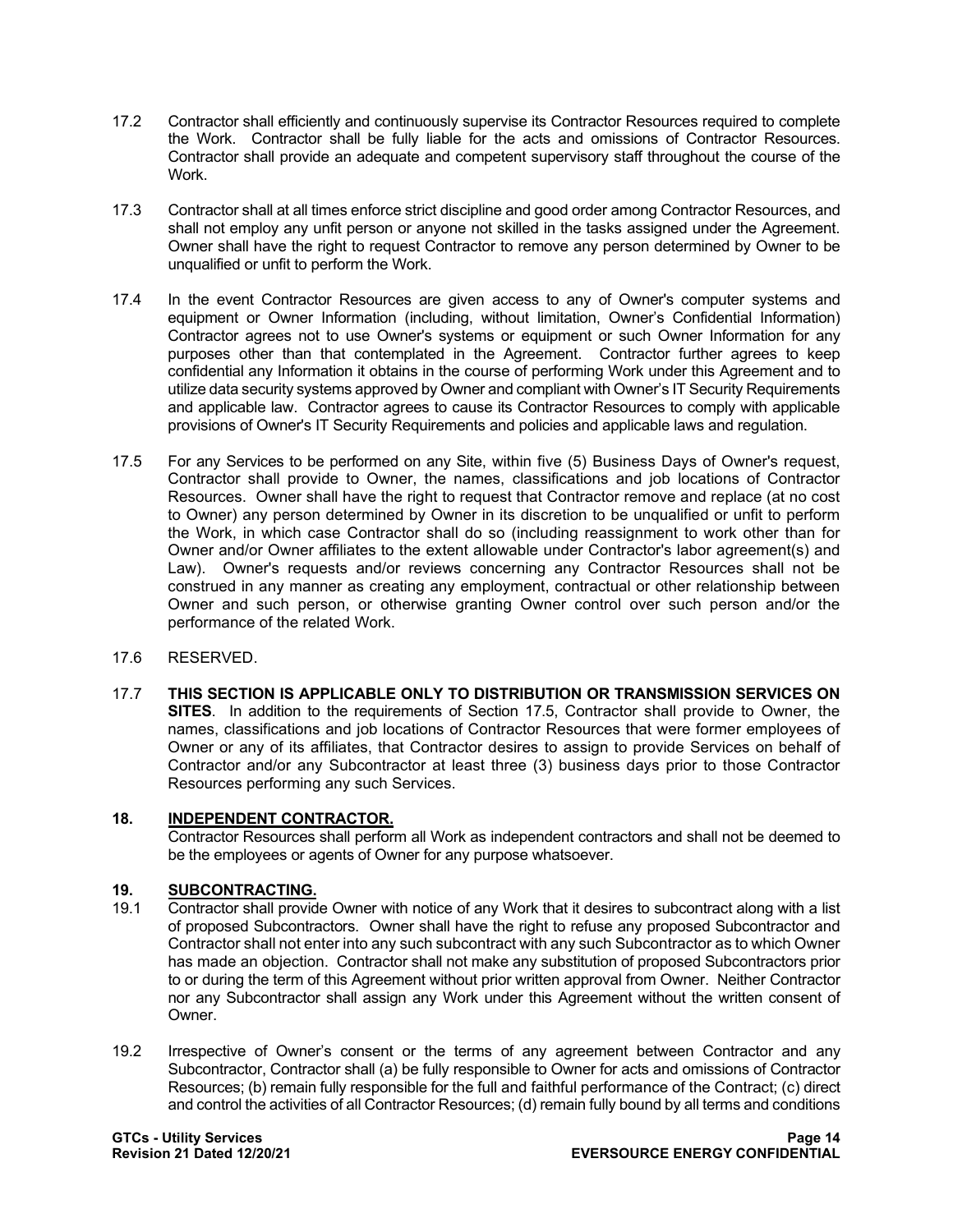of the Agreement including all requirements for indemnity and warranty. Contractor shall include all Agreement provisions related to any subcontracted Work in the written agreement between Contractor and such Subcontractor for such Work, including warranty, insurance, audit and indemnity provisions. Contractor shall be responsible for the satisfaction of all contractual and legal obligations to such subcontractor and supplier.

- 19.3 Owner shall have the right to request that Contractor terminate any subcontract and remove any Contractor Resources determined by Owner, in its sole discretion, to be unqualified or unfit to perform the Work or any portion thereof.
- 19.4 Nothing contained in the Agreement documents shall create any direct contractual relation between any Subcontractor and Owner.
- 19.5 Contractor shall not allow access to the Site(s) or any portion thereof under the control of the Contractor by any person not acting under the direction and control of Contractor, other than Owner, the Owner's Representative, other authorized representatives of Owner, other contractors engaged by Owner and governmental authorities.

### 19.6 **RESERVED**.

## 20.1 **COMPLIANCE.**<br>20.1 Contractor and

- 20.1 Contractor and Contractor Resources shall comply with all laws, regulations and requirements applicable to the Work, including international, federal, state and local laws, and the laws applicable to any location where any Work is to be performed, constructed, manufactured, stored or delivered. Such compliance shall include environmental, human rights, labor, employment, non-discrimination and anti-corruption laws (including the Foreign Corrupt Practices Act), and all applicable maritime, customs, export, and import laws, requirements, rules and regulations, and the applicable laws, requirements, rules and regulations of the country of origin or destination, any intermediate country, and the United States in the performance of the Work. The country of any location where Work is to be performed, whether it is the country of origin or destination or any intermediate country must be a member of the International Labour Organization (ILO). The costs of such compliance with the foregoing requirements shall be borne exclusively by Contractor and Contractor shall defend, indemnify, and hold Owner harmless from any liabilities, damages, fines, penalties and costs arising from Contractor's noncompliance with this Article 20.
- 20.2 Contractor and Contractor Resources shall comply with Owner's requirements, procedures, and policies including without limitation those found in the Exhibits hereto, and as additionally incorporated by reference in the Order or Agreement documents and/or issued in connection with the Work and as in effect from time to time.
- 20.3 **THIS SECTION IS APPLICABLE TO WORK PERFORMED PURSUANT TO A FEDERAL GOVERNMENT CONTRACT OR FEDERALLY FUNDED CONTRACT:** In connection with its performance of Work pursuant to a federal government contract or federally funded contract, in addition to all other legal compliance obligations, Contractor shall comply with all laws and regulations specific to and applicable to such contracts, including without limitation, regulations and laws regarding employment and non-discrimination, Executive Order 11246 and the regulations issued pursuant thereto (generally Part 60-1 of Title 41 of the Code of Federal Regulations), unless exempted by said regulations. **The Equal Opportunity Clause set forth in 41 CFR Section 60 1.4(a)), is hereby incorporated by reference. This contractor and subcontractor shall abide by the requirements of 41 CFR 60-300.5(a). This regulation prohibits discrimination against qualified protected veterans, and requires affirmative action by covered prime contractors and subcontractors to employ and advance in employment qualified protected veterans. This contractor and subcontractor shall abide by the requirements of 41CFR 60-741.5(a). This regulation prohibits discrimination against qualified individuals on the basis of disability, and requires affirmative action by covered prime contractors and subcontractors to employ and advance in employment qualified individuals with disabilities**. Contractor and all of its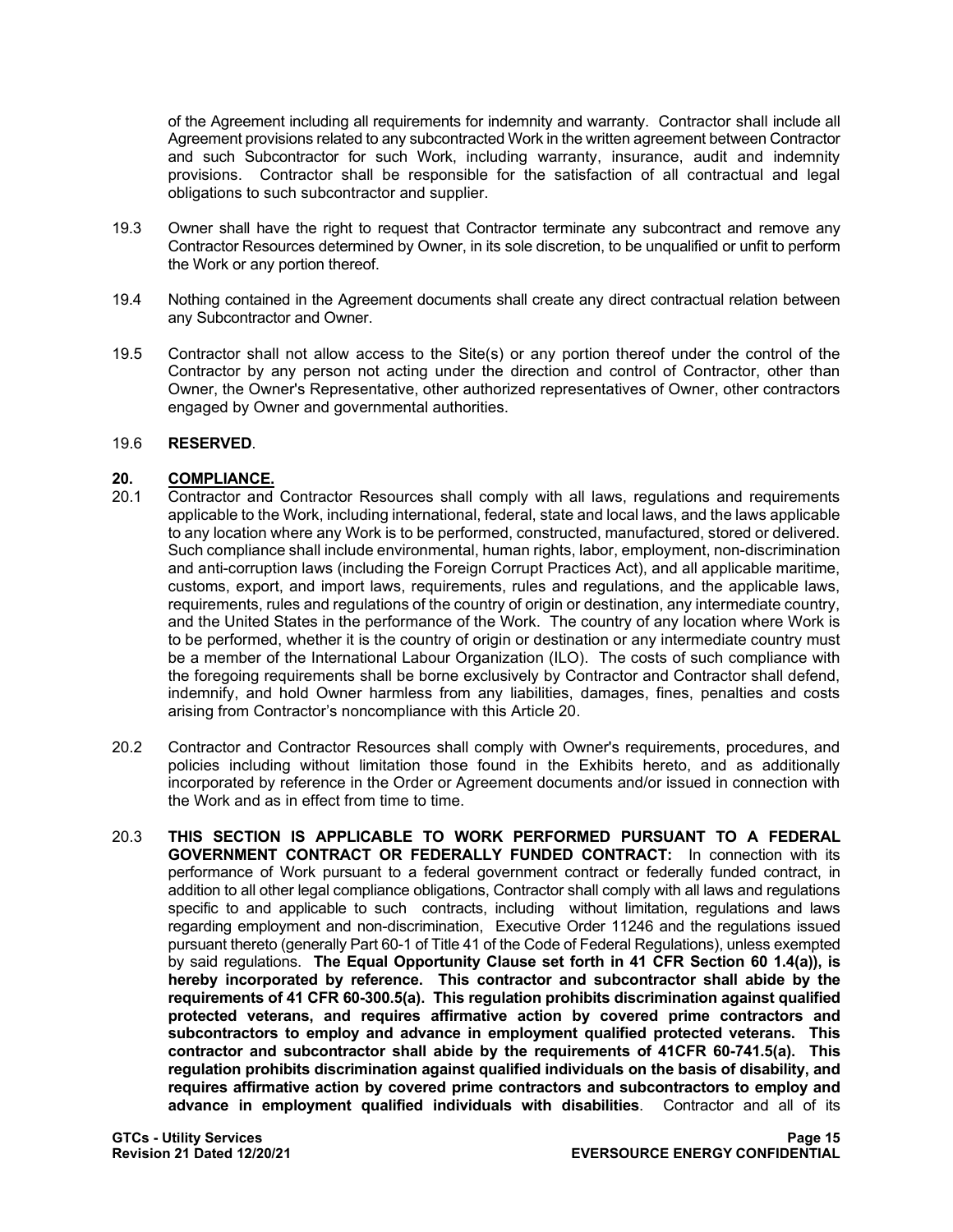Subcontractors shall comply with the provisions and regulations pertaining to nondiscrimination and affirmative action in employment (41 CFR Sections 60 1.4, 1.40, 1.41 and 1.42), and the filing of Standard Form 100 (EEO 1). Contractor certifies, in accordance with the requirements of 41 CFR Section 60 1.8), that its facilities for employees are not segregated. Further, Contractor will comply with the provisions of (unless exempted from) the notice posting requirements of Executive Order 13496 set forth in 29 CFR Part 471, Appendix A to subpart A, which is incorporated herein by reference.

- 20.4 Code of Business Conduct Because Owner places such a high priority on ethical and legal conduct, Owner requires all Contractors and their Contractor Resources to read, understand and comply with Owner's Supplier Code of Business Conduct, available on the Eversource.com website. Owner values its relationships with its suppliers and contractors and shares the following core values with contractors and suppliers wanting to conduct business with Owner: 1) Maintain and adhere to the highest ethical standards; 2) Comply with all federal, state and local laws and regulations, as well as all of Owner's policies and procedures. including this Code; 3) Embed safety in every aspect of work performed; 4) Foster a diverse and inclusive work environment that ensures everyone is treated with respect and dignity 5) Avoid any and all conflicts of interest, and the appearance of such; and 6) Keep property, resources and information secure, and keep confidential Owner's customer, employee and shareholder information. Contractor's failure to conduct business in a manner that meets these standards could result in a termination of the Agreement under Section 14.2.
- 20.5 For all Equipment and Services supplied by Contractor and used for Owner's high and medium impact Bulk Electric Systems (BES) and Cyber Systems as described in North American Electric Reliability Corporation (NERC) CIP Reliability Standards, including, without limitation CIP-013, Contractor shall comply with Owner's Supply Chain Cyber Security Risk Management Program requirements as set forth in the Contractor CIP Compliance Agreement, incorporated by reference if applicable to such Equipment and Services.

## 21. **SITE REQUIREMENTS.**<br>21.1 For all Work to be perform

- 21.1 For all Work to be performed at a Site, Contractor Resources shall comply with Owner's requirements, procedures, and policies and training requirements, including those relating to safety, security, environmental practices and access authorization, currently in effect, copies of which are available upon request.
- 21.2 Owner shall have the right to place its forces or any other contractor's forces at the Site to perform work not included in the Agreement. All Work performed by Contractor shall be undertaken in full cooperation with Owner's personnel or the personnel of other contractors at the Site, in order to achieve the least possible interference with the continuity and efficiency of all Owner's interests or activities at the Site. Contractor's forces shall work in harmony with all such other forces, and in accordance with Owner's schedules.
- 21.3 Contractor represents that prior to commencing Work it has advised its forces of Owner's requirements, procedures and policies; satisfied the applicable training requirements; and conducted such inspections and made such inquiries as it deems necessary concerning the conditions at each Site which might affect Contractor's execution and completion of the Work. Contractor agrees and acknowledges that Information provided by Owner concerning Site conditions has been used for reference only and shall not be claimed to relieve Contractor from its obligation to independently assess the requirements of the Work.
- 21.4 Contractor shall plan and execute the Work in such a way to avoid any unscheduled interruption of utility service.
- 21.5 The Contractor shall use only the established roads for the performance of the Work, and any such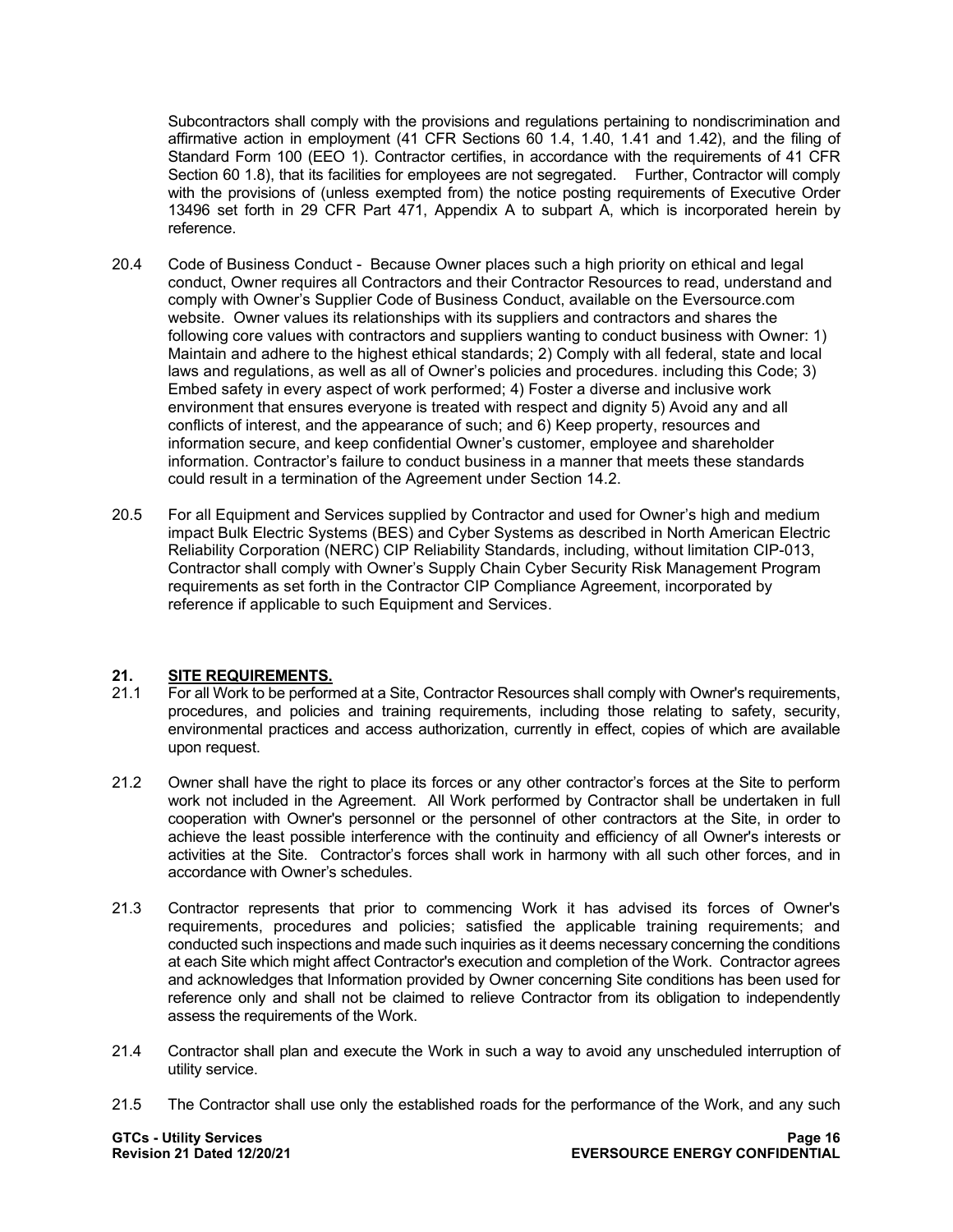temporary roads approved by Owner and necessary for the Work. When necessary to cross curbing, sidewalks or similar features, they must be properly protected, and if damaged, shall be restored to previous condition at Contractor's expense.

## **22. INCIDENTAL MATERIALS AND CONSUMABLES.**

Unless expressly set forth in the applicable Specifications, Contractor will use its facilities, tools and equipment, in its discretion, necessary to perform the Work (other than Equipment purchased by Owner) and Owner will have no right to use such tools, equipment or facilities and Contractor may substitute comparable tools, equipment and facilities for completion of the Work (but not components or materials of Equipment or Equipment purchased by Owner) provided that at all times, Contractor shall meet the Specifications and all Agreement requirements. Contractor, at its sole expense and prior to delivering consumables or materials incidental to performance of Work at the Site, shall inspect or test such consumables or materials to ensure compliance with the Agreement, including the Specifications.

## **23. HAZARDOUS MATERIALS.**

- 23.1 Contractor shall provide to Owner's Representative or designee a written description of and purpose for the use of any products or processes in the Work that are Hazardous Materials or may result in the generation of Hazardous Materials. Such written submission must identify, prior to the start of the Work and to the satisfaction of Owner's Representative or designee, the practices used to minimize such generation and demonstrate that it has taken all possible steps to eliminate or reduce to the maximum extent possible such generation.
- 23.2 Contractor shall ensure the environmentally responsible management of any Hazardous Materials included in or resulting from the Work. In performing the Work, Contractor shall comply fully with all Environmental Laws. Contractor is solely responsible for the proper identification and labeling, documentation, handling, storage, minimization, processing and recycling of any and all such Hazardous Materials. Unless otherwise indicated, Contractor shall be responsible for manifesting, transporting and removing from Site any and all Hazardous Materials. Contractor shall be liable for any and all costs incurred by Owner, at Owner's sole discretion, for the storage, handling, processing, removal and disposal thereof.
- 23.3 Contractor shall defend and indemnify Owner, its parent, affiliates and its and their employees, agents, officers and directors and hold it and them harmless from any and all damages, claims, demands, or suits of any kind for injury to persons, including death, and damage to property suffered by any person (including Contractor Resources) or by any firm or corporation arising out of, or claimed to have arisen out of, any acts or omissions of Contractor and Contractor Resources related to or involving Hazardous Materials generated during the course of the Work or brought to the Site by the Contractor or Contractor Resources. This indemnification shall include any liability or claims related to the storage, handling, processing, release, or removal from Site of any such Hazardous Materials by Contractor, Contractor Resources, transporters, recyclers, or any treatment, storage or disposal facility used by Contractor or such other persons. Further, this indemnification shall include liability for any and all costs or penalties (including legal, attorney, administrative, or regulatory fees and expenses) incurred or imposed as a result of actions pursued by federal, state or local governments or agencies related, in any way whatsoever, to the management of such Hazardous Materials.
- 23.4 Contractor agrees to use the EPA identification number assigned to the Site at which Contractor is working. The use of such EPA number shall not constitute assumption of environmental liability by Owner. In the event Owner has no EPA number for the Site in question, Contractor shall apply for a temporary number.
- 23.5 No chemical consumable product may be delivered to any Site without prior written approval by the Owner's Representative or designee in the manner provided in the first paragraph of this Article 23. As a condition precedent to such pre-approval, Contractor shall identify to Owner's Representative any and all chemical consumable products that will be used in performing the Work or are listed on the Site's approved Chemical Consumables Products List. Such identification shall include a copy of the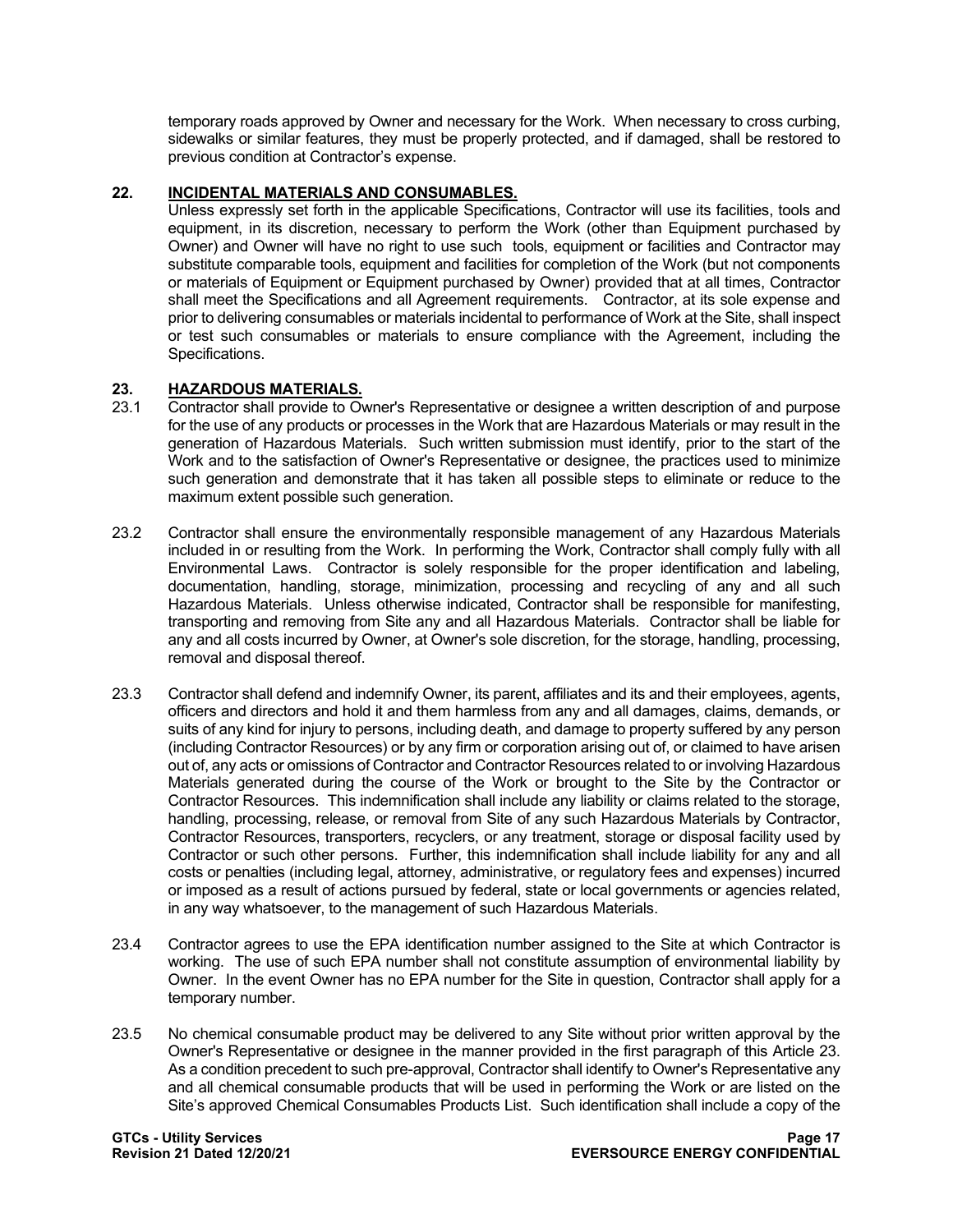product's Material Safety Data Sheet (MSDS), the specific use and location of use, and the expected quantity that will be required to perform the Work. Owner's consideration of Contractor's request shall involve the products' health and safety hazards, environmental and fire hazards, potential for degrading Owner's systems or components, potential for creating Hazardous Materials, and availability of suitable alternatives. A substitute product may only be used following the receipt of express written permission by the Owner's Representative. Contractor is solely responsible for any costs or expenses incurred by Owner as a result of Contractor's use of a product that has not been specifically authorized.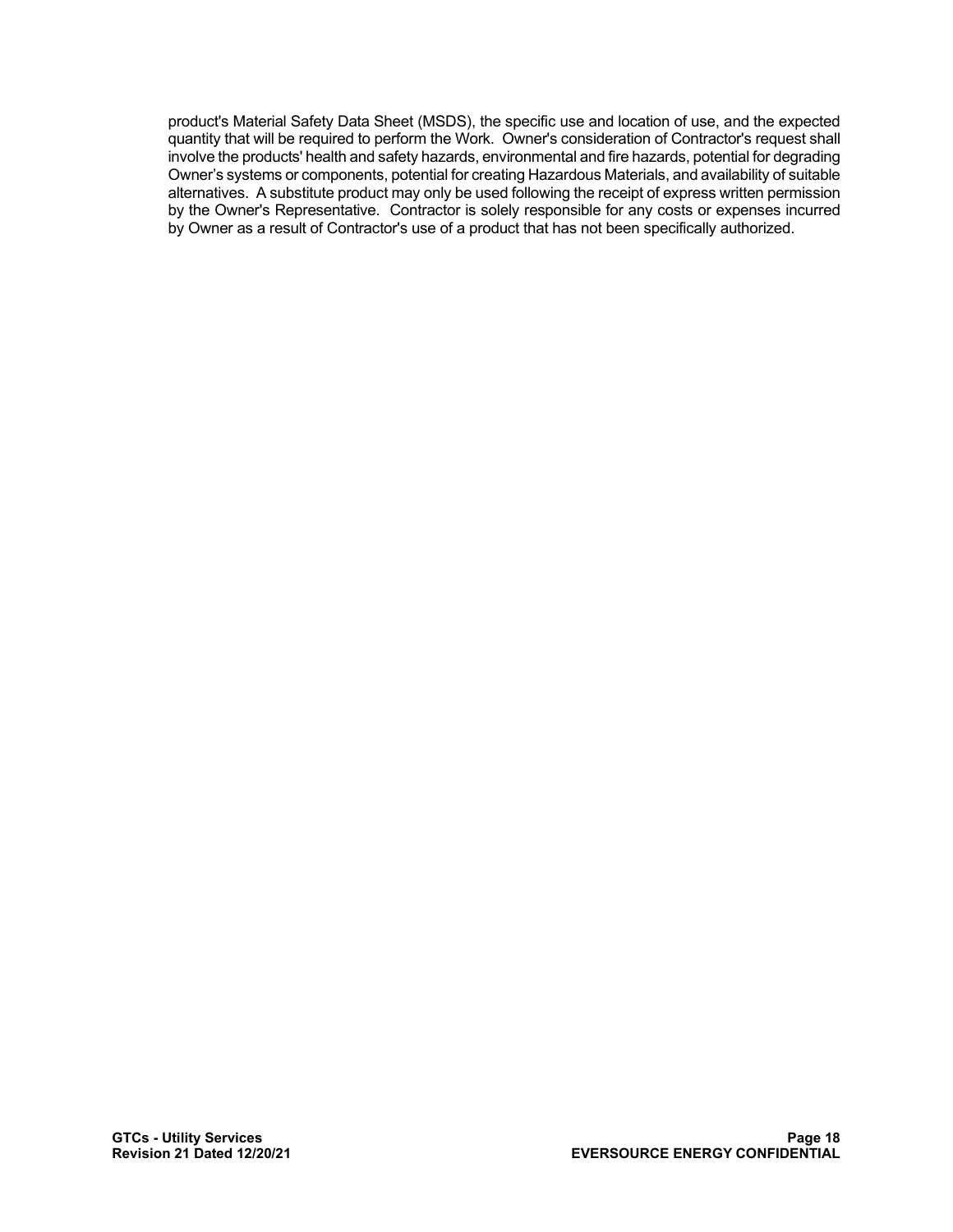23.6 Following completion of the Work, Contractor shall identify to Owner's Representative all materials or waste that it reasonably believes constitute Hazardous Materials. Final classification of such waste shall be at the sole discretion of Owner's Representative. Unless directed otherwise by Owner, Contractor shall promptly remove any and all equipment and consumables from the Site. In the event that Contractor fails to complete such removal in a timely fashion following completion of the Work, Owner may, at its sole discretion, retain any such material as property of Owner or arrange for its removal at the sole expense of Contractor. Such expenses to be borne by Contractor include the costs of laboratory testing, storage fees, processing, treatment, transportation, recycling, and disposal. The manifesting, transportation and removing from Site of any and all Hazardous Materials shall be effected by Contractor, at Contractor's sole cost and expense.

## **24. RESERVED**

# **25. SAFETY PRACTICES, SECURITY, PROTECTION OF THE PUBLIC, WORK AND PROPERTY.**

- 25.1 Contractor and Contractor Resources shall be instructed, familiar with and required to follow safety rules and regulations applicable to the Work being performed, and comply with (1) all Owner policies and procedures (available upon request) applicable to the Work, and any addenda, revisions or updates thereto; and (2) those policies and procedures referenced in the Agreement or Order. Contractor shall coordinate site specific Personal Protective Equipment (PPE), arc flash protection and FR clothing requirements with the Owner. Contractor shall have the sole responsibility to see that such persons are so informed, properly trained and that safety practices are followed.
- 25.2 Contractor shall establish and maintain safeguards, controls, work rules, or other measures to protect the Equipment, and/or the Owner's property that is placed under Contractor's control, from damage, harm, or sabotage for the entire time during the performance of the Work until Final Acceptance. Contractor shall fully comply with any applicable Owner Site rules. For all Work to be performed at a Site, Contractor Resources shall comply with Owner's requirements, standards, procedures, and policies and training requirements, including those relating to safety, security, environmental practices and access authorization, currently in effect, copies of which are available upon request or may be available electronically, through an Owner web-site. Contractor shall conduct safety briefings and job hazard assessments. Upon Owner's request, Contractor shall provide documentation, confirming Contractor's compliance with this Article 25, including OSHA logs, qualification requirements and training certifications, licenses and detailed job safety and hazard assessment job plans, and reports of accidents involving Contractor Resources during the performance of the Work on Owner's Site.
- 25.3 While performing all Work, Contractor shall, and shall ensure that Contractor Resources strictly observe and fully comply with all federal, state, and local safety laws, rules and regulations applicable to the Work and/or the Site. Contractor shall provide and maintain all necessary precautions for the protection and safety of the public. It shall continuously take all necessary precautions to protect Owner's property from injury or loss arising in connection with the Agreement. In addition, when performing Work in close proximity to Owner's employees, Owner's safety rules shall be applicable.
- 25.4 Contractor shall train all Contractor Resources who carry out Work in the vicinity of energized conductors and equipment, in approved methods of artificial resuscitation, before such persons begin any Work.
- 25.5 Except with respect to Hazardous Materials, for which the provision of MSDS is required, pursuant to Article 23 "HAZARDOUS MATERIALS", upon Owner request, Contractor shall furnish to Owner's Representative Material Safety Data Sheets (MSDS) for any other product intended for use with the Work and make copies of such MSDS available to Owner at the Site or other mutually agreed upon location. No product for which an MSDS submittal has been requested shall be used until the MSDS has been reviewed by Owner.
- 25.6 For any Work that takes place at Owner facilities, Contractor shall comply with Owner's security requirements then in effect. Contractor Resources shall strictly adhere to the security regulations and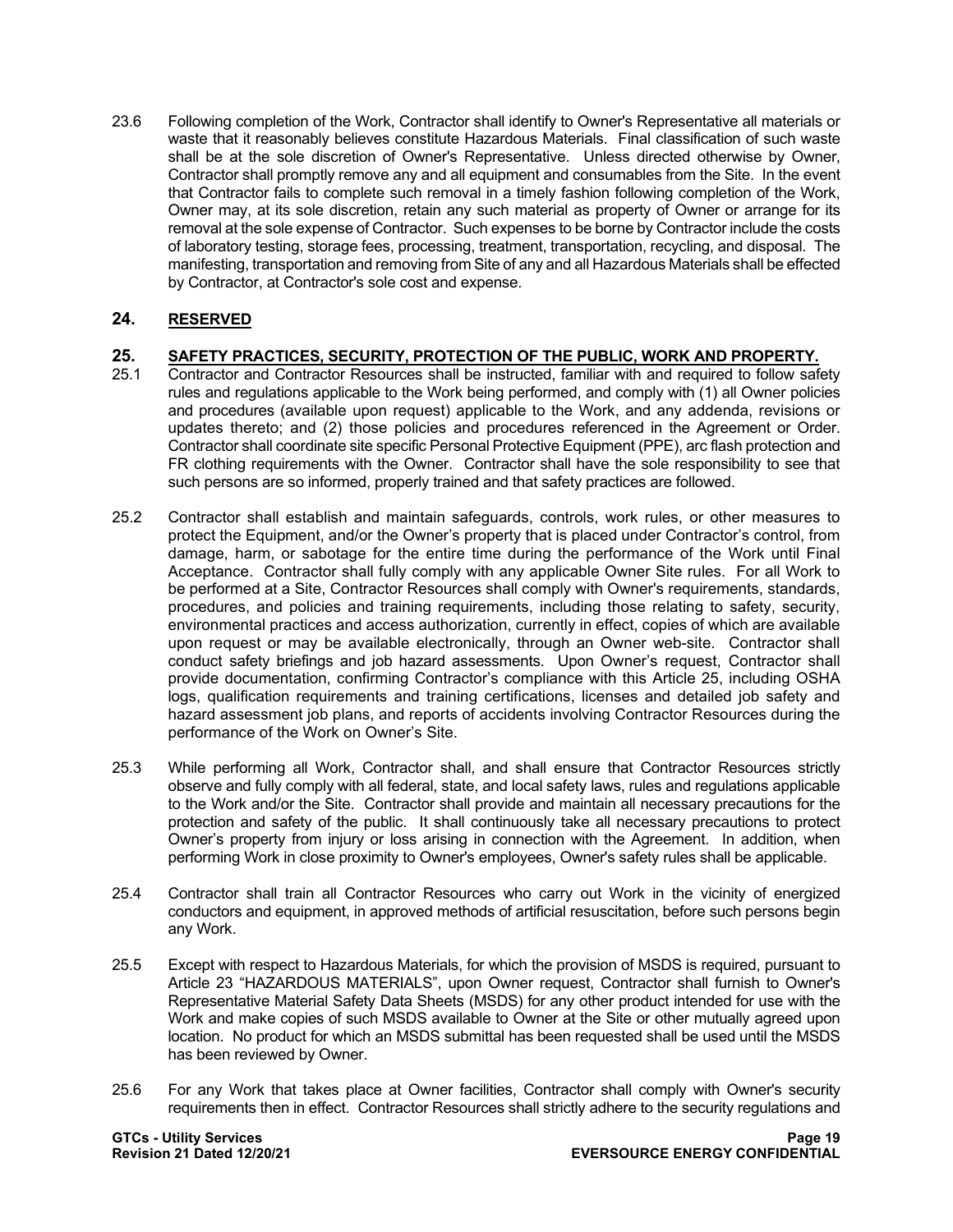obey the directions of Owner's security personnel. Contractor shall develop and, after review and approval by Owner, implement a security program to account for and protect all tools and equipment under its sole and exclusive care, custody and control in the performance of the Work. Owner shall not be liable to Contractor for loss of or damage to such tools or equipment.

25.7 Owner may immediately suspend or terminate all or any portion of the Work, without any added cost to Owner, and with no adjustments made to the schedule for the Work, if Owner determines that any safety or environmental violations have occurred, including conditions that could result in injury to any individual or damage to property or to the environment.

### 25.8 RESERVED.

- 25.9 In the event that Owner personnel observe and/or determine that a portion of Contractor's Work has been performed in nonconformance with the Agreement and if the continued existence of that portion of the Work in its then current state poses a threat of property damage or bodily injury to Owner, Owner personnel, other persons or the public, Owner shall have the right to correct the nonconforming Work or place the nonconforming Work in a safe condition. Owner shall notify Contractor verbally as soon as possible after discovering the nonconforming Work. Owner shall confirm the observation in writing within seven (7) days. If Owner has not yet paid for the Work, Owner may deduct the costs of affecting such repair from the outstanding amount due for the Work. If Owner has already paid for the Work, Contractor shall reimburse Owner for Owner's Direct Actual Costs for such repair. Contractor shall make good any damage resulting from lack of protective precautions. It shall adequately protect adjacent private and public property.
- 25.10 Contractor shall exercise the utmost care and shall carry on all activities under the supervision of properly qualified Contractor Resources. In the event of an emergency affecting the safety of the public, the Work, or property, or in the event of a release of Hazardous Materials Contractor shall as soon as reasonably practicable but in no event later than four (4) hours from the occurrence, of such event, notify Owner of the occurrence and details of such events. Contractor is hereby permitted to act at its own discretion to prevent such threatened loss or injury without special instructions or authorization from Owner's Representative except in the event of a release of Hazardous Materials. Any compensation claimed by Contractor on account of emergency work shall be determined by agreement or by arbitration.

#### 25.11 RESERVED.

- 25.12 Contractor shall have obtained identity verification, criminal background checks (federal, state and county checks for prior 7 years) and drug tests for all Contractor Resources prior to using such Contractor Resources to perform Work at customer facilities or Owner Sites. Contractor shall not assign Work to Contractor Resources that have any record of convictions (including any record since employment with Contractor) for any felonies and misdemeanors involving violence, sexual offense, drugs, theft, computer crimes or identity theft, or otherwise present a risk of injury to any individual or damage to or loss of property.
- 25.13 For any serious safety incident that (1) occurs during any work that is under Contractor's supervision at any of Contractor's work locations, (2) is required to be reported to OSHA and (3) results in either a fatality of any employee of, or hospitalization of one (1) or more employees of, Contractor or a subcontractor to Contractor, Contractor shall notify Owner within five (5) Days after such safety incident.

## **26. DELIVERY, TITLE AND RISK OF LOSS TO EQUIPMENT AND MATERIALS.**

Except as otherwise specified in the Agreement, delivery of any equipment and materials to be purchased by the Owner shall be F.O.B. Destination. Whenever Contractor provides Work that will not be subject to further work by Contractor, title and risk of loss shall pass to Owner upon the delivery of the equipment F.O.B. Destination set forth in the Agreement and Acceptance. Except as otherwise expressly agreed to by the parties in writing in the Agreement Owner shall not pay any amounts for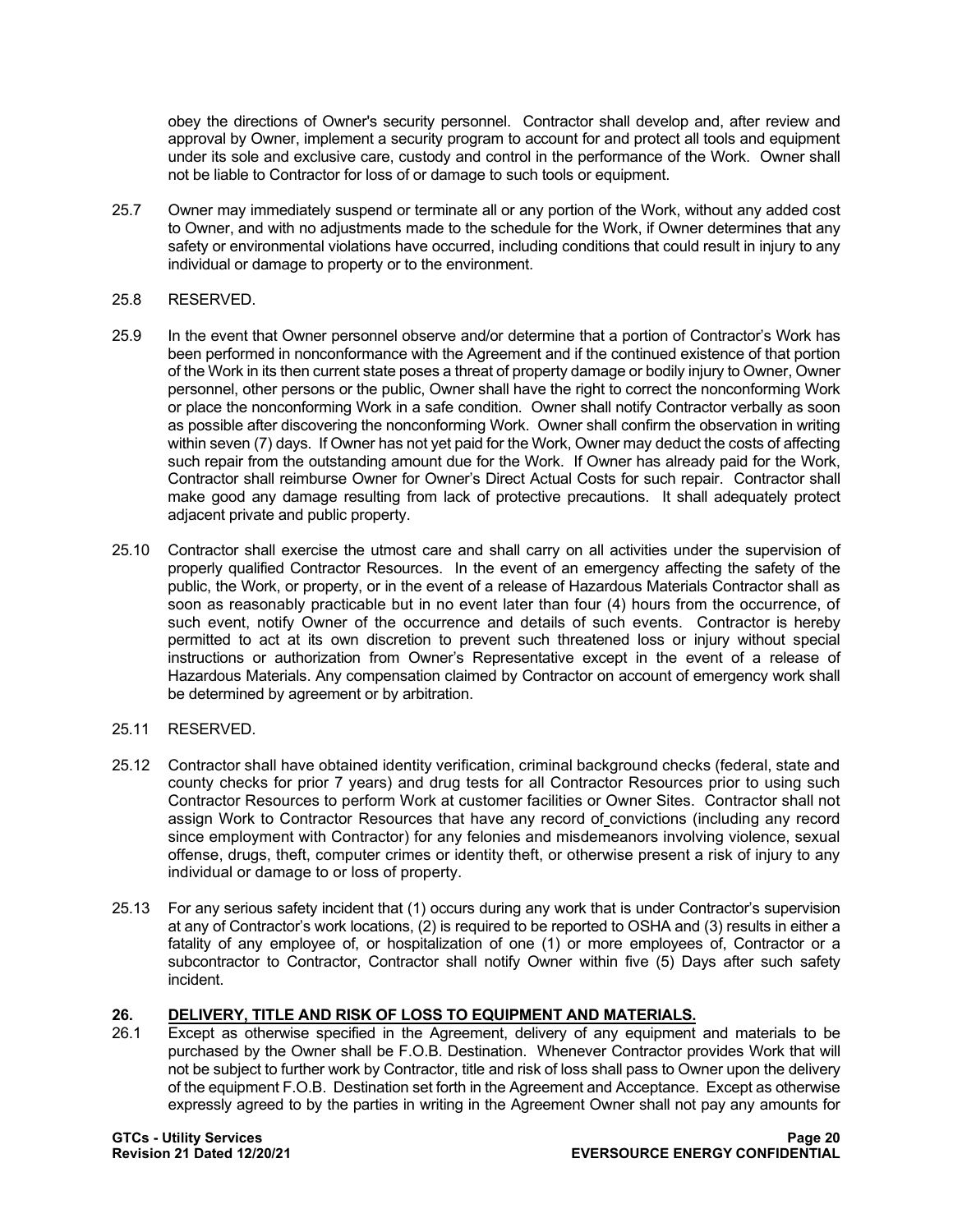transportation or packaging.

- 26.2 Except as provided for in Section 26.1 above, title to all equipment and materials supplied by Contractor shall pass upon Acceptance of Work by Owner.
- 26.3 Title to all materials to be removed by Contractor shall pass to Contractor upon the loading of the materials into the containers supplied by Contractor or onto Contractor's truck, whichever occurs first. For purposes of this Section 26.3, the term Contractor shall include any Subcontractor performing Work under the Agreement.

## 26.4 RESERVED.

26.5 Contractor shall deliver the equipment and materials purchased by Owner to the location stated in the Agreement in accordance with the delivery dates and any schedule of performance provided in the Agreement, time being of the essence for each such delivery for which a date or a length of time is fixed for delivery.

### **27. CLEANUP.**

For Work performed at any Site, Contractor shall at all times keep the Site free from accumulations of waste material or rubbish. Unless otherwise directed by Owner or except for Scrap or material to be retained by Owner pursuant to Article 29 "MATERIALS", Contractor shall remove at its sole cost and expense from the Site and from all public and private property all temporary structures, rubbish and waste materials resulting from its operations. This requirement shall not apply to property that the Owner expressly grants its permission to be used for permanent disposal of rubbish or waste materials, provided such disposal is carried out by the Contractor in accordance with any and all conditions under which such permission is granted.

### **28. SCRAP.**

Unless otherwise expressly provided in the Agreement documents, at least five (5) business days prior to the commencement of the Work, Contractor shall notify the Owner's Representative of any Scrap to be generated from the Work and request direction regarding storage or disposal of such Scrap. Contractor shall comply with directions regarding Scrap disposal or storage provided by Owner's Representative. Except with respect to Scrap that Owner expressly directs Contractor to dispose of or otherwise take title to and manage, Owner shall retain title in all Scrap; provided, however, that Contractor shall bear risk of loss for Scrap that Owner wishes to retain until Contractor delivers such Scrap to the point of storage designated by Owner.

## **29. MATERIALS.**

Contractor shall exercise reasonable care in the receipt, storage, handling, and installation of all materials, whether supplied by Owner, by Contractor, or by another contractor. All excess material supplied by or charged to Owner shall be handled and managed as directed by Owner.

## **30. REMOVAL OF EQUIPMENT.**

Except as required to comply with the directions of Owner or Contractor's surety upon takeover of the Work, Contractor shall promptly remove all Contractor provided equipment, materials and supplies from the Site upon completion or termination of the Agreement subject to requirements set forth in Article 27 "CLEANUP". If Contractor fails to complete such removal within fifteen (15) days after notice from Owner, Owner may elect (i) to retain all or any portion of such remaining equipment, materials and supplies as its property, or (ii) to remove and dispose of all or any portion of such items at the expense of Contractor.

#### **31. INSURANCE BY CONTRACTOR.**

As a condition to undertaking the Work, Contractor shall acquire, at its sole cost and expense, the following insurance coverage (or equivalent) from insurers with an A.M. Best rating of A- or better, with the indicated amounts and shall maintain such required insurance coverages during all Work and until the date of final payment under the Agreement or Acceptance of all Work under the Agreement,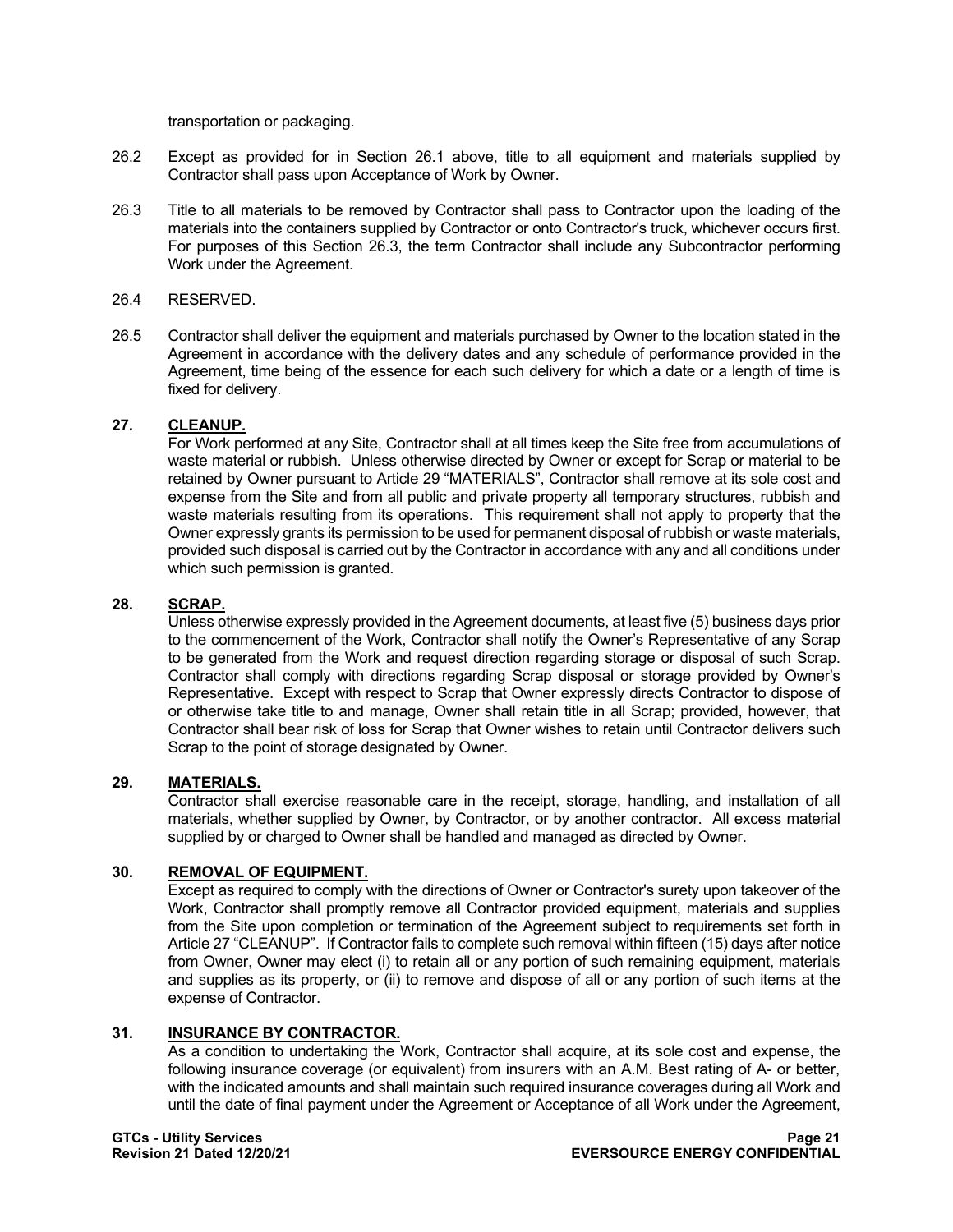unless a longer period is specified below:

- 31.1 Workers' Compensation in the amounts mandated by law (statutory coverage) and Employers Liability Insurance with limits of not less than \$1,000,000
- 31.2 Commercial General Liability Coverage on Form CG 00 01 or its equivalent excluding Professional Liability but including Operations, Products and Completed Operations, Underground (XCU) Hazard, Contractual Liability and Broad Form Property Damage Liability written in one or more layers with a combined single limit for Bodily Injury and Property Damage of not less than \$2,000,000 per occurrence and annual aggregate. Products and Completed Operations coverage shall remain in effect for a minimum of three (3) years from the date of final payment under the Agreement or Acceptance of all Work under the Agreement, whichever is later, unless the Work is to be performed solely in CT, in which case the required coverage should be in force for two (2) years from such date.
- 31.3 Automobile Liability Coverage, including all owned, non-owned, and hired vehicles, written in one or more layers with a combined single limit for Bodily Injury and Property Damage of not less than \$2,000,000 per accident. If the Contractor is transporting any hazardous materials, a Pollution Liability Broadened Coverage for Autos endorsement must be added to the Business Auto Policy by ISO endorsement CA 9948 3/06 or its equivalent and MCS-90.
- 31.4 Aviation Aircraft Liability insurance, if applicable, in an amount of not less than \$10,000,000.00 per occurrence/aggregate, including third party liability and Passenger Liability, except to the extent that a Subcontractor performing the aviation Services and providing the aircraft maintains such insurance coverage for all aircraft used for performance of the Work covering all third party and passenger liabilities caused by the operation of aircraft, whether owned or non-owned, and the risks involved in aviation and the use of aircraft in construction. The Passenger Liability coverage included under the Aircraft Liability insurance shall not be subject to a sub-limit.
- 31.5 Pollution Liability insurance, if applicable, to remain in force for the duration of the term of the applicable Project Specific Agreement or Work Release covering losses caused by pollution conditions that arise from the operations of the Contractor. Insurance as required in this section shall apply to bodily injury; property damage including loss of use of damaged property or of property that has not been physically injured; cleanup costs; and defense, including costs and expenses incurred in the investigation, defense, or settlement of claims. The policy of insurance affording these required coverages shall be written in an amount of at least \$5,000,000 per loss, with an annual aggregate of at least \$10,000,000.
- 31.6 Railroad Protective Liability insurance, if applicable covering the Work performed by Contractor or any contractor within fifty (50) feet vertically or horizontally of railroad tracks. The current ISO Occurrence Form (claims-made forms are unacceptable) shall have limits of liability of not less than \$2 million each occurrence, combined single limit, for Coverages A and B, for losses arising out of injury to or death of all persons, and for physical loss or damage to or destruction of property, including the loss of use thereof. A \$6 million annual aggregate shall apply.
- 31.7 To the extent the Work includes engineering, design, or other professional services, Errors and Omissions coverage for professional Services and products provided by Contractor ,including coverages for intellectual property infringement and related risks with limit of not less than \$2,000,000 per occurrence and annual aggregate, which coverage Contractor shall maintain in effect for a period of at least seven (7) years following the final payment under the Agreement or Acceptance of all Work Under the Agreement, whichever is later.
- 31.8 All policies contemplated in this Article 31 other than Workers' Compensation and Errors and Omissions shall be endorsed to include, Owner, its affiliates and their respective directors, officers, employees and agents (including, the Owner's Representative), as additional insureds using ISO additional insured endorsement CG 20 10 11 85 or at a minimum CG 20 10 07 04 and CG 20 37 07 04 providing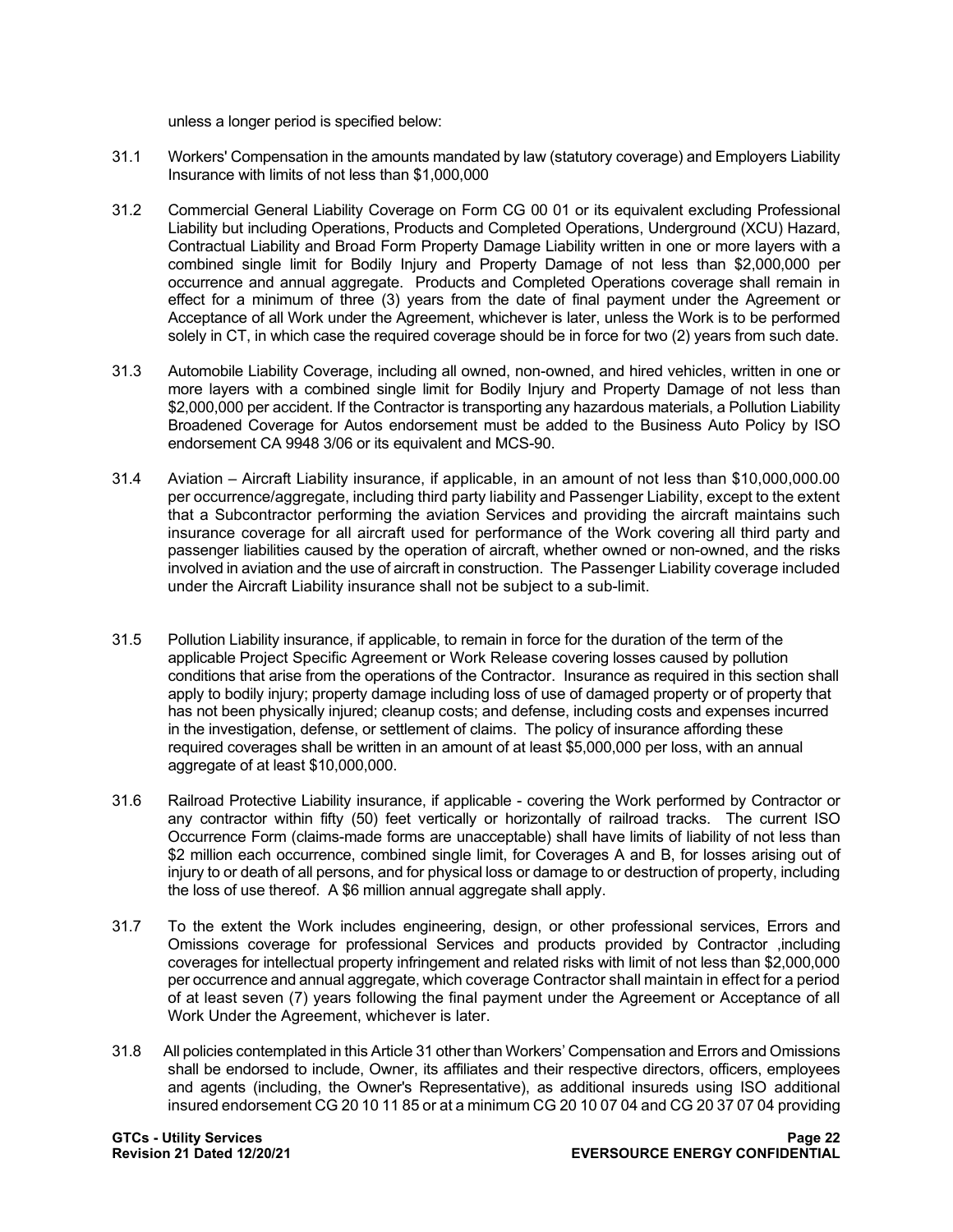equivalent coverage for both ongoing and completed operations, if any.as respects any and all personal and/or bodily injury and/or property damage claims arising out of Contractor's operations hereunder. The limits required under this Article 31 may be satisfied by a combination of primary and excess (umbrella) coverage layers. The foregoing insurance policies, including Workers' Compensation, shall include a waiver of any right of subrogation of the insurers thereunder against the additional insureds thereunder, and of any right of the insurers to any set-off or counterclaim or any other deduction, whether by attachment or otherwise, in respect of any liability of any such person insured under such policy. Should any of the above described policies be cancelled before the expiration date thereof, notice will be delivered in accordance with policy provisions.

- 31.9 Contractor shall provide certificates of insurance and copies of additional insured endorsements and all applicable endorsements to Owner to evidence Contractor's insurance policies within thirty (30) days of the award of any Agreement but in no event later than prior to the commencement of any Work. Contractor shall ensure that its broker shall provide Owner with replacement certificates and additional insured endorsements evidencing required insurance coverage prior to the expiration of prior certificates. Failure to provide such certificates shall be grounds for withholding payment and/or termination of the Agreement. Owner shall have the right to review policy documents in the event a claim is filed thereunder.
- 31.10 Such insurance coverage shall be primary and non-contributory to any other coverage available to Owner or its affiliates and shall not be deemed to limit Contractor's liability under the Agreement.
- 31.11 Contractor shall have and maintain in effect the insurances required by this Article 31 for the duration of the Agreement and thereafter for any period of continuing contractual obligations, including Contractor's warranty obligations. In addition, Contractor whose scope of work may include professional services shall procure tail coverage through the applicable warranty period on each errors and omissions policy maintained in accordance herewith upon the expiration and/or non-renewal thereof, unless Contractor's replacement errors and omissions policy provides continuing coverage for the Work through the applicable warranty period.
- 31.12 Contractor shall be solely responsible for payment of any and all deductible or self-insured retention amounts relating to any and all of the policies of insurance required by this Article 31, regardless of the number of losses
- 31.13 For any Services to be provided by any Subcontractor, Contractor shall require such Subcontractor to provide the foregoing insurance coverages and amounts and comply with the requirements set forth in this Article 31, including additional insured, primary and non-contributory, and waiver of subrogation.

## **32. INDEMNIFICATION BY CONTRACTOR.**

To the fullest extent permitted by Law, Contractor shall be responsible for and shall indemnify, and shall defend and save Owner, its affiliates and their respective employees, trustees, shareholders, officers, and directors, as well as their respective agents and consultants (each, an "*Indemnified Person*") harmless from and against any and all costs and expenses (including all costs and expenses of litigation, as well as related attorneys' fees), losses, liabilities, fines, penalties, damages, claims, demands, judgments, awards, obligations, actions, or proceedings arising from the acts or omissions of Contractor Resources or related to the Work or Contractor's obligations under the Agreement Documents. Contractor further agrees to obtain, and maintain at its expense, such insurance as will insure the provisions of all indemnity obligations in the Contract. Nothing in this Article shall derogate or reduce Contractor's obligations under Article 31 hereof.

## **33. INFRINGEMENT OF PROPRIETARY RIGHTS.**<br>33.1 Contractor shall indemnify defend and hold hare

Contractor shall indemnify, defend and hold harmless Owner, its parent, affiliates and its and their employees, agents, officers, and directors from any and all liabilities, penalties, damages, claims, actions or proceedings based upon any allegation that (i) any portion or all of the Work furnished under the Agreement, or any use thereof for purposes intended by the Agreement constitutes an infringement of any patent, copyright, trademark or other proprietary interest or (ii) Contractor has, other than solely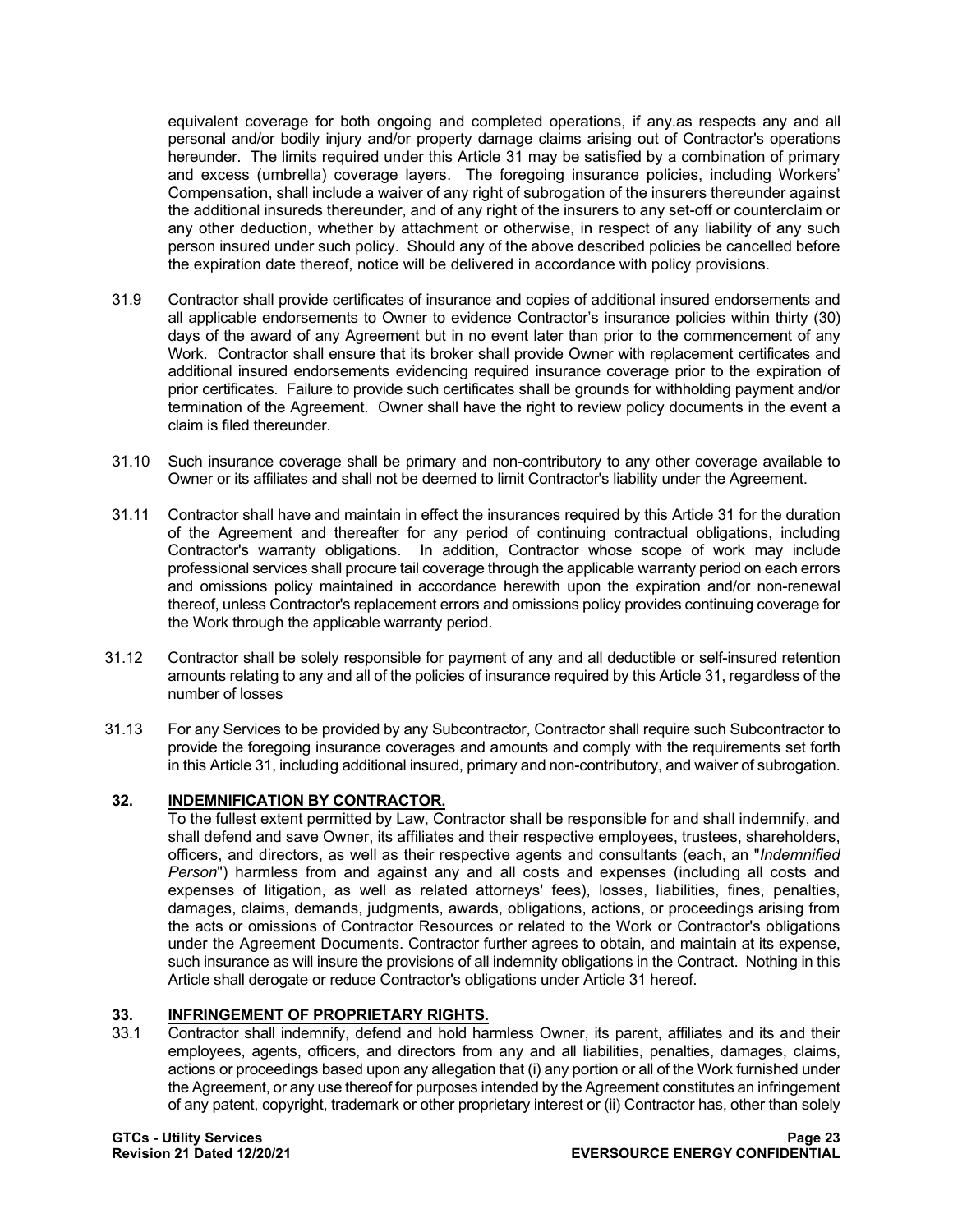for Owner's benefit in connection with the Work, made use of Information in which a third party claims a proprietary interest which Information was obtained by Owner from third parties under agreements for confidentiality.

33.2 If Owner provides Contractor notice of a claim of infringement with respect to any material, equipment or Information used in connection with the Work (collectively, the "Product") or Owner's use of all or any portion of the Product is enjoined due to a claim of infringement, Contractor shall promptly and at its sole expense either (i) procure for Owner the right to continue using the Product or (ii) replace the Product with non-infringing and functionally equivalent Product, (iii) modify the Product so that it becomes non-infringing and functionally equivalent, or (iv) take such other action as is necessary to assure Owner's uninterrupted use of the Product.

## **34. CONFIDENTIAL INFORMATION.**

- 34.1 Each party acknowledges that it may be necessary to disclose Confidential Information to the other. Except to the extent set forth in this Article 34, or as otherwise agreed to in writing by the parties, each party agrees to maintain in confidence all Confidential Information of the other party, and to not to disclose to third parties or to publish any Confidential Information of the other party that is disclosed. In maintaining the confidentiality of Confidential Information, each party shall exercise the same degree of care that it exercises with its own Confidential Information, and in no event less than a reasonable degree of care. However, if Owner, within one hundred eighty (180) days of receipt of Contractor's Confidential Information, disputes the proprietary nature of such Information by written notice to Contractor, the parties shall consult to resolve such dispute. Each party shall advise its employees, Subcontractors, consultants, agents and those under its and/or their respective control of these requirements for confidentiality with regard to Confidential Information.
- 34.2 Owner shall have the right, without Contractor's approval, to disclose Contractor's Confidential Information to the limited extent required (i) for financing, acquisition or conveyance of ownership share, licensing, construction, startup, commissioning operation, maintenance or repair of the facility at which the Work is performed, and (ii) to comply with any request or order of a governmental agency or court. Each party shall have the right to disclose the other party's trade secret or other Confidential Information (a) to federal, state, or local government officials, to their attorneys, or in a sealed court document, for the purpose of reporting or investigating a suspected violation of the Defend Trade Secrets Act of 2016; or (b) to their attorneys or in a sealed court document in connection with a lawsuit for retaliation by an employer for reporting a suspected violation of the Defend Trade Secrets Act of 2016. If Owner discloses Contractor's Confidential Information to any governmental agency or court, Owner shall, to the extent it does not violate or fail to comply with any such request or order, advise Contractor prior to disclosure and, at Contractor's sole cost and expense, cooperate in any effort by Contractor to minimize the amount of Confidential Information disclosed, secure confidential treatment of such Confidential Information, or seek permission from such governmental agency or court to revise the Confidential Information in a manner consistent with Contractor's interests, the interests of Owner, and in a manner that meets the requirements of the governmental authority or court.
- 34.3 Any Information transmitted to either party will not be deemed Confidential Information if that Information is: (a) in the receiving party's possession without restriction on disclosure prior to disclosure hereunder; (b) at the time of disclosure, generally available to the public without restriction on disclosure; (c) after disclosure, generally available to the public without restriction on disclosure, by publication or otherwise, through no fault of the receiving party; or (d) after the time of disclosure, received from a third party who imposes no obligation of confidentiality and who, insofar as the receiving party can reasonably determine, did not acquire any such Confidential Information directly or indirectly from the other party subject to requirements of confidentiality.
- 34.4 Contractor shall notify Owner as soon as possible in writing if any Confidential Information provided to Owner has been changed to a non-proprietary status.
- 34.5 The provisions of this Article 34 shall also apply to Information that a party identifies and establishes in writing to the others as having been obtained from third parties under agreements for confidentiality.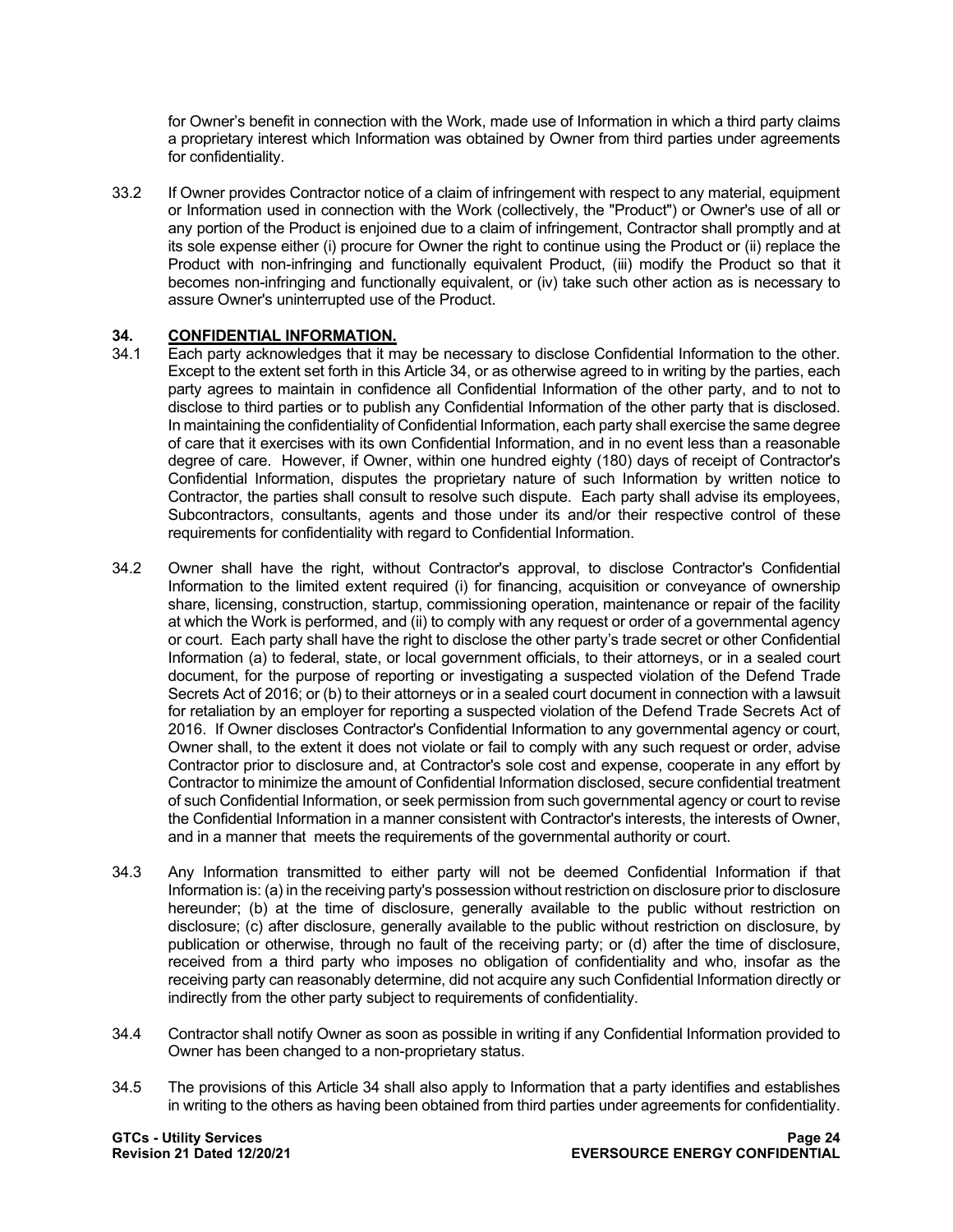- 34.6 Owner may demand the return and/or disposal of its Confidential Information at any time upon giving of written notice to Contractor. Within fifteen (15) days of receipt of such notice, Contractor shall return all of the original Confidential Information and shall dispose of all copies, reproductions or extracts (both written and electronic) in its possession and in the possession of any representatives to whom it was disclosed using methods authorized by the National Association for Information Destruction for the media on which the Confidential Information is stored. Except as may otherwise be agreed upon by the parties in writing, Contractor shall provide Owner with written certification of the return and/or disposal of such Confidential Information promptly following the return or disposal of such Confidential Information.
- 34.7 In the event any Confidential Information of Owner is disclosed to Contractor by Owner under this Article 3534, Contractor shall not make use of such Confidential Information, other than for Owner's sole benefit and for the sole purpose related to the Work for which the Confidential Information has been disclosed.
- 34.8 The provisions of this Article shall survive the termination of the Agreement and shall bind the parties and their successors and assigns.
- 34.9 **THIS SECTION IS APPLICABLE TO WORK RELATED GENERATION, TRANSMISSION AND DISTRIBUTION FACILITIES:** In addition to the foregoing confidentiality obligations, to the extent that Contractor obtains or generates any critical energy infrastructure information ("CEII"), as defined by Federal Energy Regulatory Commission ("FERC"), pursuant to 18 C.F.R. §388.13, in its performance of the Work, Contractor shall keep confidential any CEII applicable to Owner and the Work. To the extent any such Work involves critical cyber assets, Contractor agrees to be bound by and comply with the North American Electric Reliability Council ("NERC") Critical Infrastructure Protection ("CIP") standards. Contractor shall indemnify Owner for any liabilities or penalties arising from any failure to comply with the requirements of this Section 35.8 by Contractor, or its subcontractors, at any tier. In addition, upon request by Owner, Contractor shall execute an agreement confirming such compliance with the foregoing obligations.

## **35. WARRANTY.**

- Services Warranty.
	- 35.1.1 Contractor warrants that any Services performed or provided by, through, or on behalf of Contractor as part of or in connection with the Agreement shall (i) be performed by Contractor Resources who are fully qualified and competent and whose recommendations, guidance and performance reflect professional knowledge, judgment, and performance in accordance with the highest professional standards applicable to the utility industry and the industry applicable to such Services; and (ii) comply with and conform to all provisions and requirements of the Agreement and to any and all provisions of any and all applicable laws.
	- 35.1.2 Within the period of two (2) years after Final Acceptance of all Work under the Agreement, if Owner determines that any portion of the Services performed by, through, and/or on behalf of Contractor fails to comply with the warranties set forth above, or if a defect or error is discovered in any Information supplied with such Services, Contractor shall, at its sole cost and at Owner's option, (i) correctly re-perform such Services or correct the defect or error in the Information, or (ii) return to Owner the charges paid by Owner and attributable to such Services or defective or erroneous Information supplied. Owner shall have the right to set-off against other amounts due Contractor hereunder or otherwise any amount owed by Contractor to Owner under this Article 35.
	- 35.1.3 **THIS SUBSECTION IS APPLICABLE ONLY FOR CONSTRUCTION WORK: SERVICES**. In addition to the remedies set forth in Section 35.1.2, Owner shall have the right to (i) require Contractor to complete such warranty Work, or (ii) take over the Work and receive from Contractor reimbursement for such warranty Work.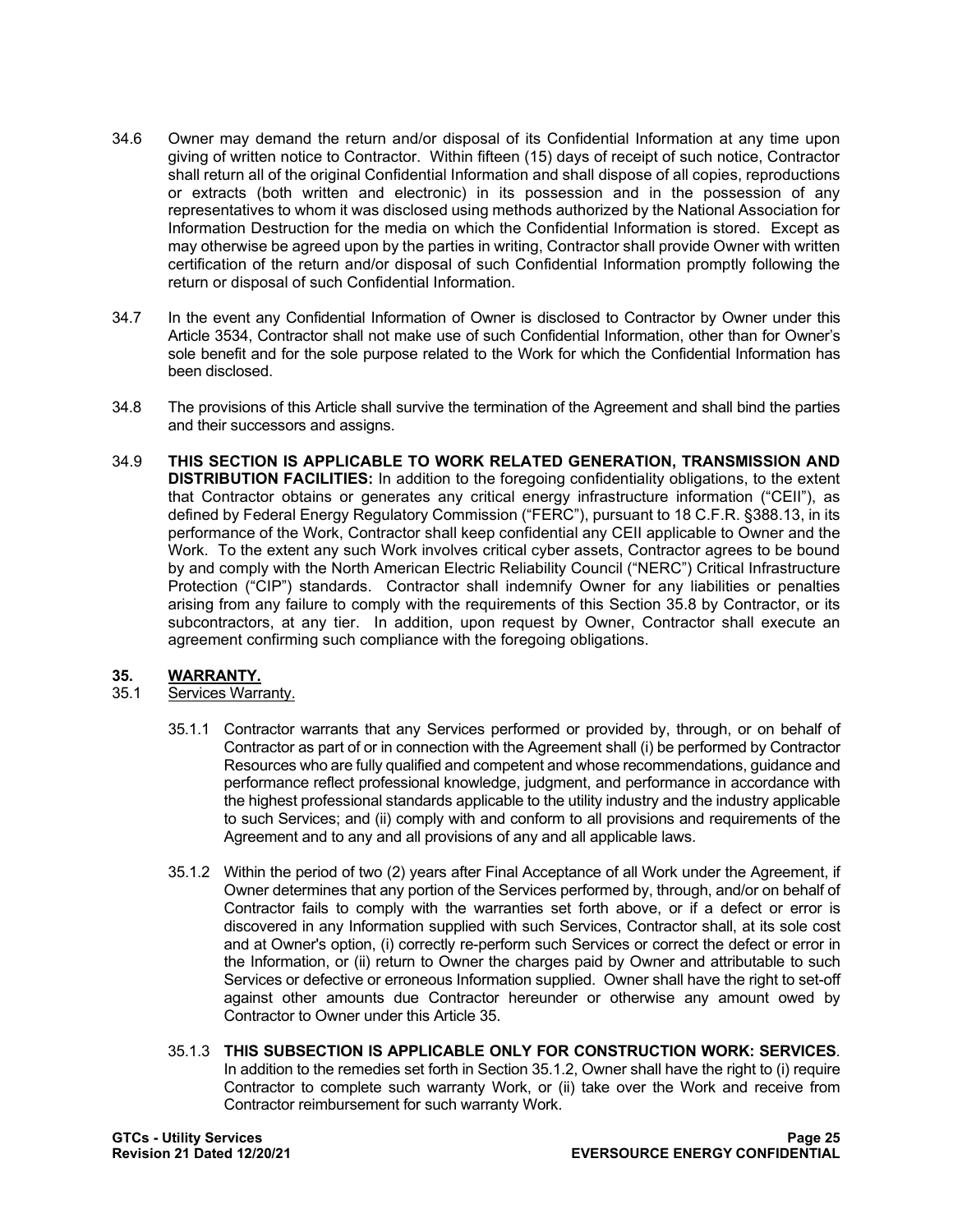35.2 Supplier Warranties

Contractor shall take all reasonable steps to transfer for the benefit of Owner all warranties or guarantees available from the suppliers of any portion of the Work.

35.3 Information Warranty Contractor warrants that it has the full legal right, title and ownership of the Information furnished pursuant to the Agreement.

#### 35.4 Equipment and Materials Warranty

- 35.4.1 For a period of one (1) year after Acceptance of all Work under the Agreement, Contractor warrants that all Equipment and materials it supplies shall be new when delivered and free from defects in title, design, material and workmanship and shall conform to the Specifications set forth in the Agreement.
- 35.4.2 Within the period of two (2) years after Final Acceptance of the Equipment and materials, if Owner determines that the warranty set forth above is breached, Contractor shall at its sole cost and expense and at Owner's option, either repair or replace the affected Equipment and materials.
- 35.4.3 Contractor shall have no obligation for breach of warranty if Owner fails to store, operate or maintain equipment supplied by Contractor in accordance with Contractor's written instructions furnished to Owner as part of the Work provided that Owner shall not be required to comply with standards that exceed those generally accepted in the industry.

#### 35.5 Completion Warranty.

Contractor warrants that it shall complete the Work in accordance with the Work schedule. If the Work falls behind schedule due to causes attributable to Contractor or Contractor Resources, Contractor shall, at its sole cost and expense, use its best efforts to restore the Work to schedule, including the following measures: placing Contractor Resources on extended working hours; assigning additional personnel to the Work, and prioritizing Contractor's resources and obligations to ensure that the Work is completed on schedule.

### 35.6 Additional Warranty Provisions.

Owner shall notify Contractor in writing of any breach of warranty.

- 35.6.1 Owner shall notify Contractor in writing of any breach of warranty
- 35.6.2 In addition to its other warranty obligations, Contractor shall reimburse Owner for Owner's Direct Actual Costs to provide Contractor access to such defective Work and to restore facilities disturbed by such access.
- 35.6.3 If any defect in Contractor's Work, including corrective Work, is latent and not discoverable by Owner's reasonably careful inspection during the initial warranty period, the applicable warranty period shall be extended to a cumulative period of seven (7) years.
- 35.6.4 Corrective Work performed by Contractor shall be subject to the applicable warranty provisions of this Article. The warranty period for such corrective Work shall be the remainder of the original warranty period plus an additional two years.
- 35.6.5 The warranties provided for in this Article 35 shall apply regardless of where the Work is performed.
- 35.6.6 In the case of Work affecting government-owned property, warranties shall also be enforceable directly by the applicable government agency having jurisdiction.
- 35.7 Subcontractor Warranties.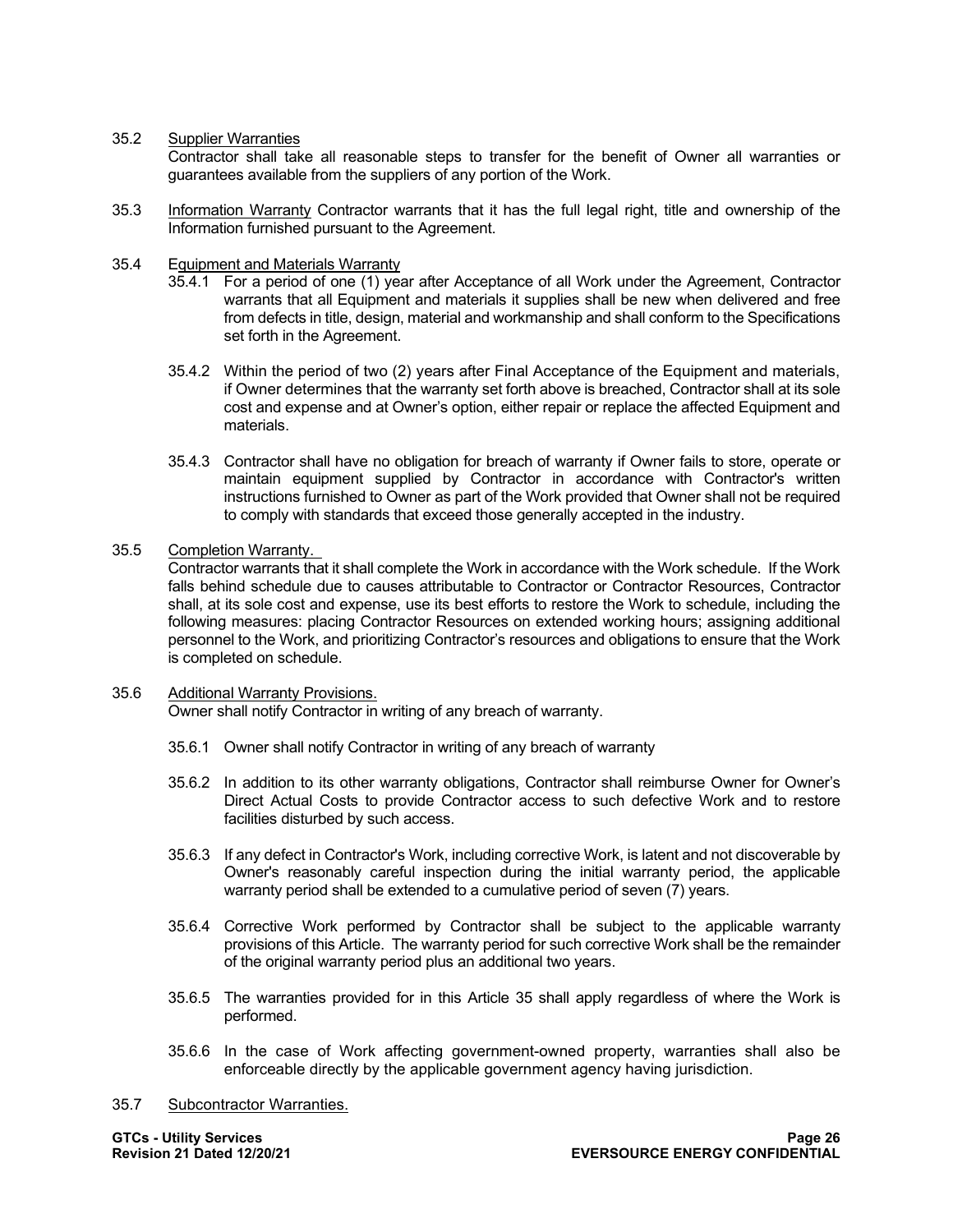- 35.7.1 Contractor shall obtain usual and customary warranties from Subcontractors. Such warranties shall be obtained for the benefit of Owner as well as for Contractor. Contractor shall ensure that the benefit of any warranty offered by any Subcontractor at any tier is passed through to Owner, shall provide a copy of the terms of any such Subcontractor warranty to Owner, and shall identify relevant Subcontractor contracts and otherwise actively assist Owner, as required or desired by Owner and without additional charge, in enforcing any such warranty in the event such enforcement should become necessary.
- 35.7.2 The existence and/or absence of any Subcontractor warranties, including compliance or non-compliance therewith, shall not affect or impair in any manner whatsoever Contractor's obligations to Owner hereunder.

## **36. LIMITATION OF LIABILITY.**

- 36.1 CONTRACTOR'S LIABILITY TO OWNER UNDER THE AGREEMENT WHETHER BASED UPON BREACH OF ANY EXPRESS OR IMPLIED WARRANTY, TORT, AGREEMENT, STRICT LIABILITY, OR OTHERWISE SHALL BE THE SUM OF (i) FOR WARRANTY AND INDEMNITY OBLIGATIONS, THE REMEDIES DESCRIBED IN THE CONTRACT, PLUS (ii) FOR DAMAGES CONTRACTOR IS REQUIRED TO INSURE AGAINST, ANY RECOVERY AVAILABLE UNDER THE INSURANCE COVERAGES REQUIRED BY THE CONTRACT PLUS (iii) FOR ANY ADDITIONAL DIRECT DAMAGES TO THE OWNER, AN AMOUNT EQUAL TO THE GREATER OF THE TOTAL OF ALL CHARGES PAID BY OWNER TO CONTRACTOR UNDER THE AGREEMENT OR TWO MILLION DOLLARS (\$2,000,000). OWNER'S AGGREGATE LIABILITY TO CONTRACTOR UNDER THE AGREEMENT SHALL NOT EXCEED, UNDER ANY CIRCUMSTANCES WHATSOEVER, THAT PORTION OF THE COMPENSATION DUE UNDER ARTICLE 3 "TERMS OF PAYMENT" THAT HAS NOT YET BEEN PAID BY OWNER WITH RESPECT TO THE WORK.
- 36.2 EXCEPT TO THE EXTENT ALLOWED UNDER THE INSURANCE, WARRANTY OR INDEMNITY PROVISIONS OF THE AGREEMENT, NEITHER PARTY SHALL BE LIABLE TO THE OTHER FOR ANY INDIRECT, INCIDENTAL OR CONSEQUENTIAL DAMAGES.
- 36.3 CONTRACTOR WAIVES ALL CLAIMS AGAINST OWNER FOR ANY LIABILITY OR LOSS IN CONNECTION WITH: (i) PAYMENT OF ALL FEDERAL, STATE AND LOCAL TAXES OR CONTRIBUTIONS IMPOSED OR REQUIRED UNDER UNEMPLOYMENT INSURANCE, SOCIAL SECURITY AND INCOME TAX LAWS WITH RESPECT TO CONTRACTOR'S WORK UNDER THE CONTRACT; (ii) ALL LOSSES IN CONNECTION WITH ANY CLAIMS FOR LOST WAGES, SEVERANCE PAY, PENSIONS OR OTHER BENEFITS WITH RESPECT TO CONTRACTOR'S WORK UNDER THE CONTRACT; AND (iii) ALL CLAIMS FOR LIABILITY FOR DAMAGE TO CONTRACTOR'S PERSONAL PROPERTY OR INJURY TO CONTRACTOR RESOURCES IN CONNECTION WITH THE AGREEMENT.
- 36.4 The parties understand and agree that the liability of Contractor to Owner under the Agreement, at law, and/or in equity shall not be limited by the amount of insurance coverage required or made available pursuant to the provisions of Article 31 "INSURANCE BY CONTRACTOR".

#### **37. RIGHTS AND LIABILITIES OF PRINCIPALS.**

All benefits, protections, indemnifications and other rights in favor of Owner under the Agreement shall also benefit, protect and indemnify the principals of Owner.

## **38. WAIVER OF MECHANIC'S LIENS.**

Owner may condition payment to Contractor upon the receipt of lien waivers and releases from Contractor and all applicable Subcontractors. Contractor, for itself and Subcontractors at any tier, shall suffer no liens to exist upon any Site or other Owner property or Equipment and shall be responsible for any costs or liabilities arising from any liens. Upon Owner's request, Contractor shall obtain, without additional cost to Owner, a bond satisfactory to Owner to indemnify Owner against such liens and charges.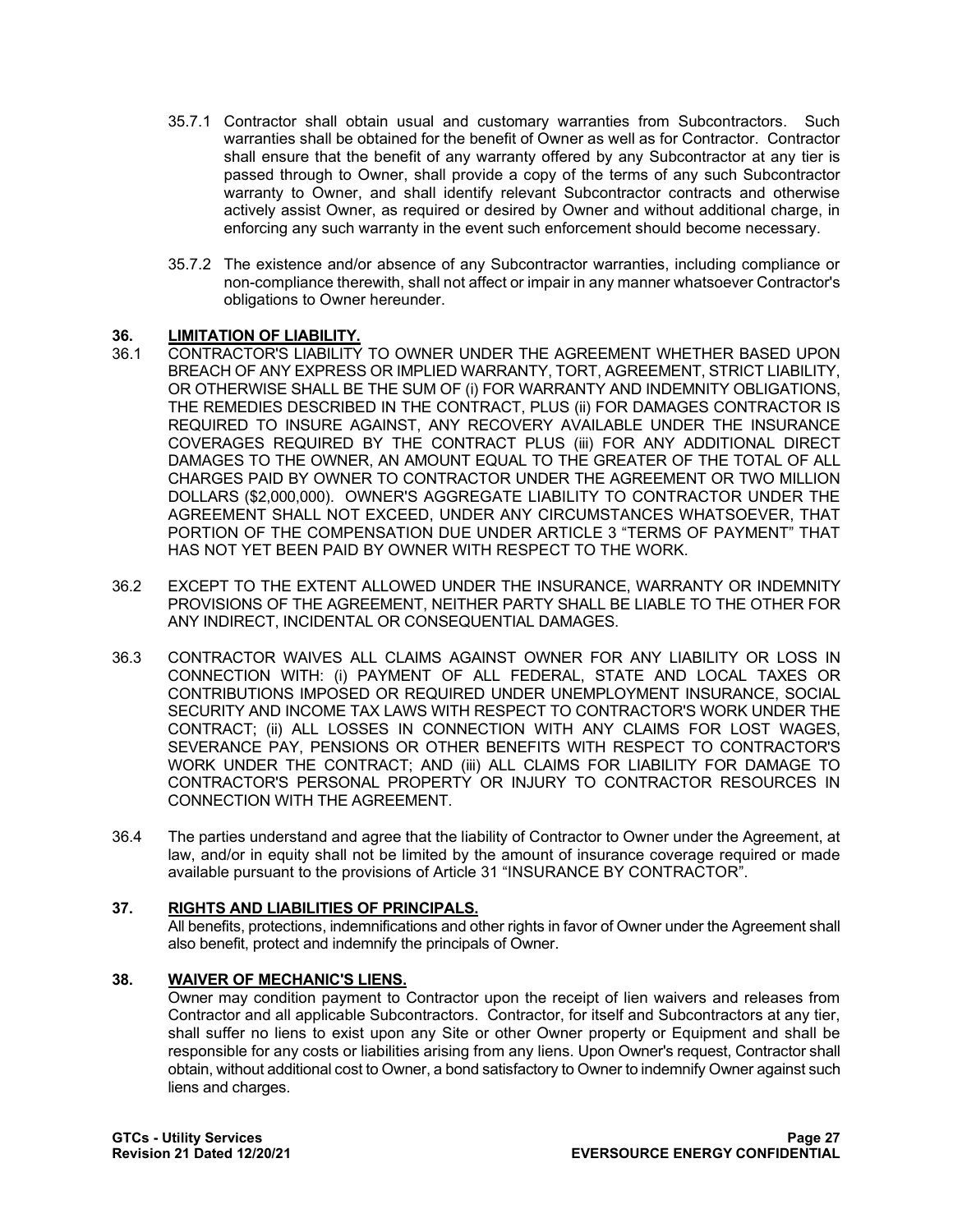## **39. DISPUTE RESOLUTION; NEGOTIATION; MEDIATION; ARBITRATION.**

- 39.1 The Parties shall attempt in good faith to resolve any dispute arising out of or relating to this Agreement promptly by negotiation between executives with authority to settle the dispute and who are at a higher level of management than the persons with direct responsibility for administration of this Agreement. Any party may give the other written notice of any dispute, which notice shall include a summary of that party's position and the name and title of the executive who will be representing that party. Within twenty (20) days after delivery of the notice, unless otherwise agreed, the receiving party shall respond with a summary of that party's position and the name and title of the executive who will represent that party. Within forty-five (45) days after the initial notice, unless otherwise agreed, the Parties' executives shall meet at a mutually acceptable time and place to attempt to resolve the dispute. All reasonable requests for information, essential to a matter of import in the dispute, made by one party to the other in support of the negotiation will be honored, and all negotiations pursuant to this Article 39 shall be confidential and treated as compromise and settlement negotiations.
- 39.2 If the dispute has not been resolved by negotiation within sixty (60) days after the disputing party's notice, or if the Parties failed to meet or arrange to meet with sixty (60) days, unless otherwise agreed, the Parties shall proceed to mediation under the then current CPR Mediation Procedure, and, unless otherwise agreed, will select a mediator from the CPR Panels of Distinguished Neutrals.
- 39.3 Any dispute arising out of or relating to this Agreement, including the breach, termination or validity thereof, that has not been resolved by a non-binding procedure as provided herein within ninety (90) days of the initiation of such procedure, unless otherwise agreed, shall be finally resolved by arbitration in accordance with the then current CPR Non-Administered Arbitration Rules or, at Owners option, the then current CPR Administered Arbitration Rules. The Parties may mutually agree to arbitration in accordance with the then current CPR Expedited Arbitration Rules for disputes involving amounts in the aggregate under Three Million Dollars (\$3,000,000). Disputes involving amounts in the aggregate equal to or greater than Three Million Dollars (\$3,000,000) shall be decided by three arbitrators, unless the Parties mutually agree to a decision by fewer than three arbitrators. The selection of a single arbitrator shall be in accordance with Rule 5.3. the selection of three arbitrators shall be in accordance with the "screened" appointment procedure provided in CPR Rule 5.4, with each Party selecting one arbitrator and the third arbitrator, who will serve as the panel chair, will be selected pursuant to CPR Rule 6. Unless otherwise mutually agreed, the arbitrators shall be selected from the CPR Panels of Distinguished Neutrals. The arbitration shall be governed by the Federal Arbitration Act, 9 U.S.C. §§ 1-16, and judgment upon the award rendered by the arbitrator(s) may be entered by any court having jurisdiction thereof. Unless otherwise agreed to by the parties, the place of arbitration shall be at Owner's option, Hartford, Connecticut, Manchester, New Hampshire or Boston, Massachusetts
- 39.4 Any award or determination made by the arbitrator(s) shall be subject to the limitations of liability set forth in this Agreement. The arbitrator(s) are not empowered to award damages in excess of compensatory damages and each party expressly waives and foregoes any right to punitive, exemplary or similar damages unless a statute requires that compensatory damages be increased in a specified manner. Each Party shall be responsible for its own costs and expenses, including attorney's fees. Unless otherwise directed in writing by Owner and to the extent permitted by law, Contractor shall continue performance of the Work in compliance with the Agreement notwithstanding the existence of any Dispute between the Parties. Nothing herein shall prejudice, impair or otherwise prevent Owner from receiving equitable relief pending the conclusion of any mediation and/or arbitration proceeding.
- 39.5 Each Party will proceed in good faith to conclude the arbitration proceeding as quickly, efficiently, and cost-effectively as reasonably possible. If a party refuses to participate in an arbitration proceeding as required by this Agreement, the other party may petition any governmental authority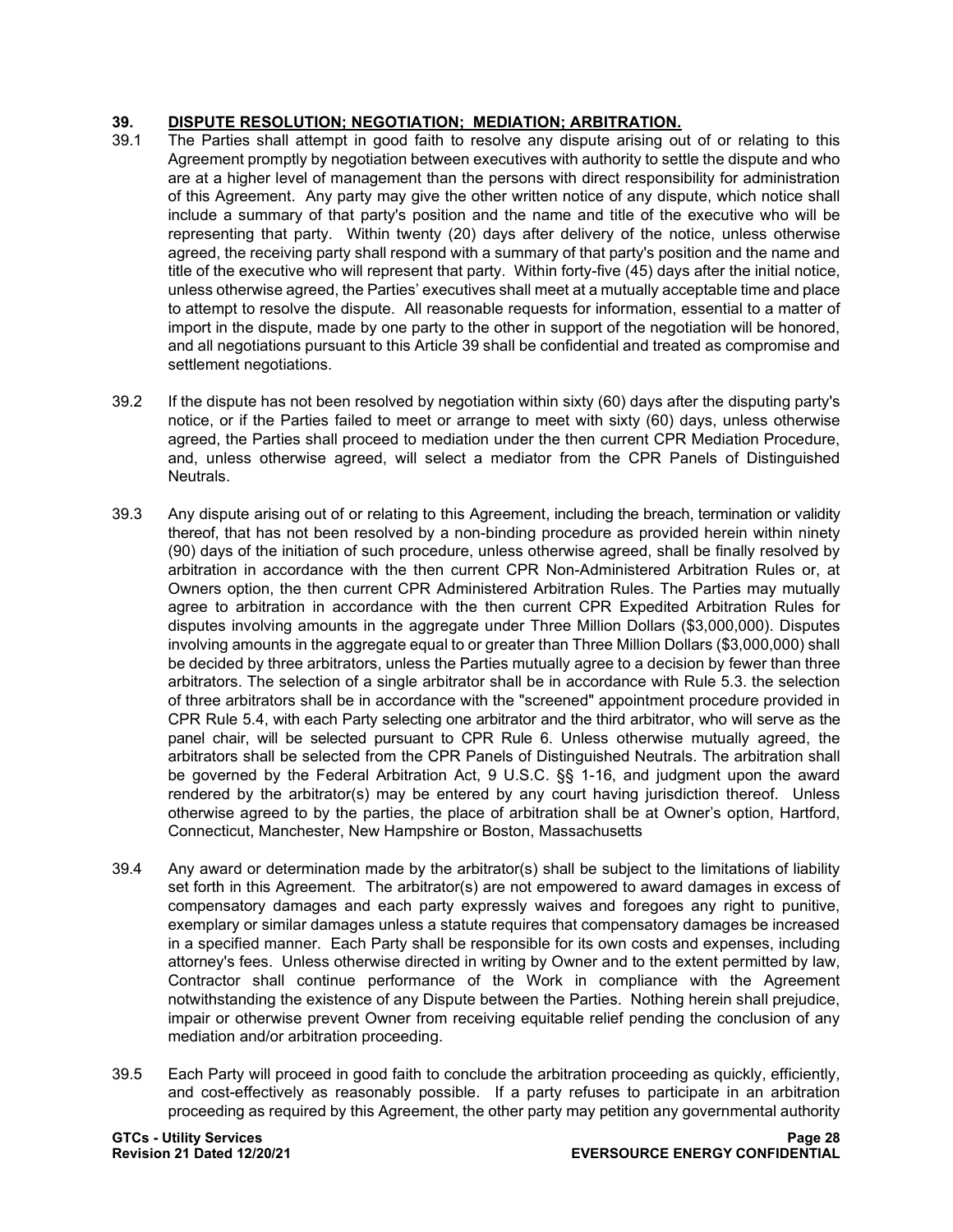having proper jurisdiction for an order directing the refusing Party to participate in the arbitration proceeding. All costs and expenses incurred by the petitioning Party in enforcing such participation will be paid for by the refusing Party. The parties hereby consent to the exclusive jurisdiction of the courts of the State of Connecticut, State of New Hampshire or the Commonwealth of Massachusetts for enforcement of all arbitration procedures pursuant to this Article 39 and any other legal proceedings arising out of or relating to the Agreement and the transactions contemplated hereby.

## **40. ADVERTISING.**

Unless authorized in writing by Owner or except as required by applicable law, Contractor shall not engage in any advertising, publicity or other promotional activity which directly or indirectly mentions or refers to the relationship between the parties or the Work furnished under the Agreement.

## **41. BINDING EFFECT; ASSIGNMENT.**

The Agreement shall be binding upon the parties and their respective successors and permitted assigns. Owner may assign this Agreement to any Affiliate of Owner. Contractor is not authorized to and shall not directly or indirectly (through an equity sale, merger or other transaction) sell, assign or otherwise transfer the Agreement, in whole or in part, or any of the Work to be performed hereunder, without the prior written consent of Owner, which may be granted or withheld in Owner's sole discretion. Without waiving any rights and remedies Owner may have against Contractor, upon discovering that Contractor has purported to sell, assign or otherwise transfer, in whole or in part, the Agreement or any of the Work to be performed, without the Owner's prior written consent, Owner may, at its sole option and in its sole discretion, deem such action to be binding and enforceable against such assignee, successor, or transferee, or may deem such action to be null, void, and of no force or effect.

## **42. WAIVERS.**

The waiver by any party of a breach of and/or other non-compliance with any provision of the Agreement shall not operate or be construed as a waiver of any subsequent breach or noncompliance.

## **43. APPLICABLE LAW.**

43.1. The Agreement and the rights and duties of the parties hereunder shall be governed by and construed, enforced and performed in accordance with the laws of the State of Connecticut, without regard to its principles of conflicts of law *provided* that if the Site is located entirely outside of the State of Connecticut, then the Law of the State/Commonwealth where the Site is located (and where the Work is performed) may govern certain aspects of the enforcement of the rights and remedies of Owner (including legal process and procedure) with respect to such Work.

## **44. NOTICES; DEMANDS.**

All notices required under the Agreement shall be in writing and shall be deemed to be given when received upon personal delivery, or if mailed, as of the date indicated on the receipt document provided by the mail carrier, if so delivered or if so mailed (a) with respect to Owner, to the individual set forth on the "Direct Inquiries" line on Owner's Order at the address set forth thereon; or (b) with respect to each of the Owner's Representative, Contractor or the Contractor's Representative, to the applicable individual set forth in the Special Terms and Conditions, at the address of such individual set forth thereon, unless otherwise indicated in the Agreement.

## **45. RIGHT TO AUDIT.**

Owner shall have the right to inspect and audit all of Contractor's and any Subcontractor's books, records, correspondence, receipts, vouchers and memoranda relating to or affecting the Agreement. Contractor shall provide for such right to audit by Owner in all contracts with Subcontractors relating to the Work or the Agreement.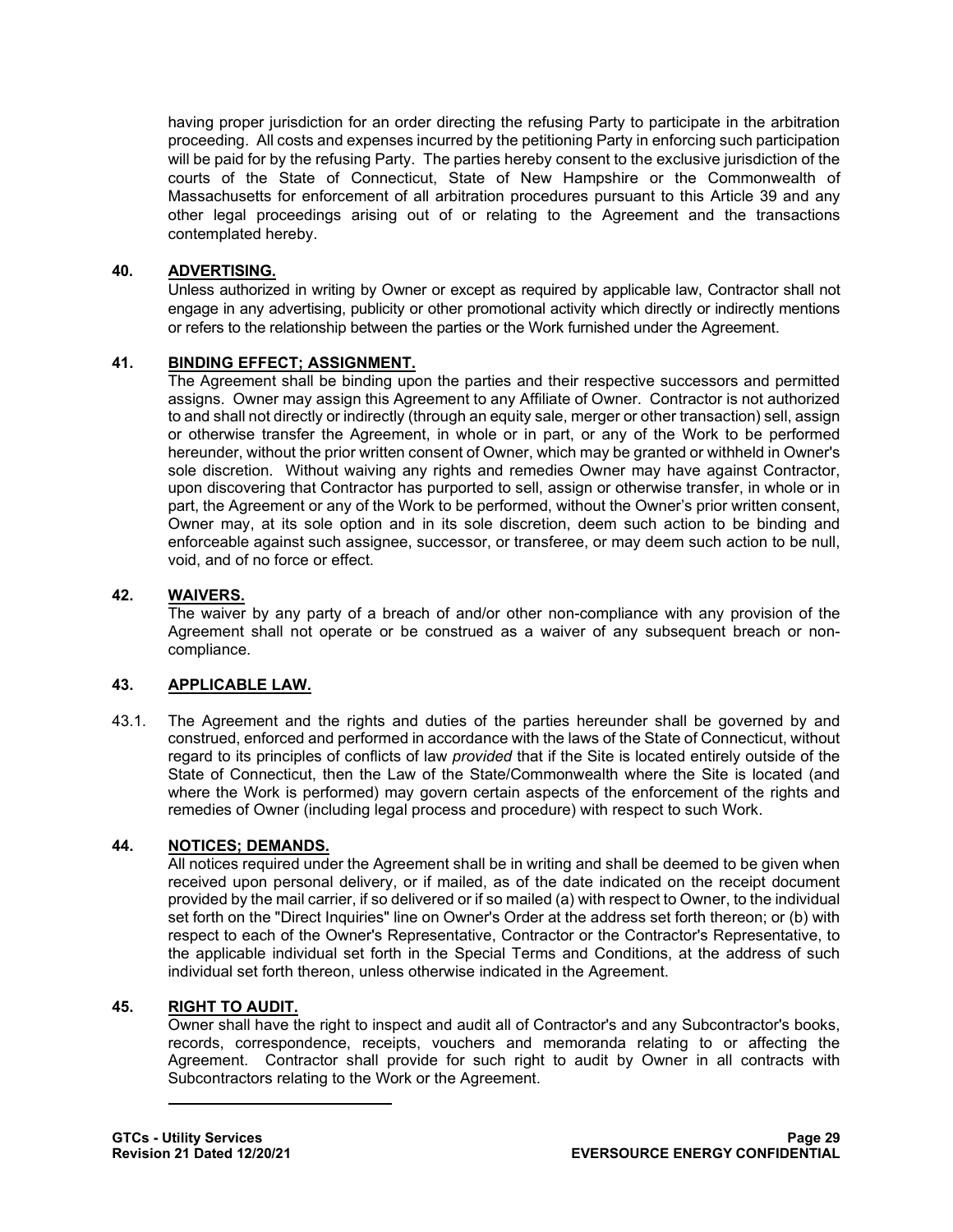## **46. DOCUMENT RETENTION.**

Except as set forth in Section 6.5 "INFORMATION", Article 3534 "CONFIDENTIAL INFORMATION" and below in this Article 46, all Information shall remain the exclusive property of Owner, regardless of where it is stored. Contractor shall preserve Owner's Information in its care, custody or control for a period of six (6) years following Final Acceptance of the Work or return such Information to Owner in a form acceptable to Owner. Contractor shall not destroy any such Owner Information prior to the expiration of such six (6) year period absent Owner's prior written consent. Owner reserves the right to access such Owner Information at any time while such Information is in Contractor's possession and such Information shall be provided to Owner on a timely basis whenever requested, regardless of whether such requests are for audits, regulatory or legal proceedings such as lawsuits or arbitrations. Any Owner Information in Contractor's possession shall be disclosed to third parties only as necessary to comply with applicable laws and government orders or requests so long as Owner receives advance written notice of such disclosure and an opportunity to contest such requests. Contractor agrees to access Information in its possession only for the purposes of performing the Work and to operate or maintain its information systems and will take appropriate and Owner approved measures and precautions to protect against unauthorized access or disclosure. Contractor agrees for itself, and on behalf of any Subcontractor, to (a) access Owner Information in its, or in any Subcontractor's, possession only for the purpose of performing the Work on a Project, and (b) operate, maintain and/or take appropriate and Ownerapproved measures and precautions to protect its information systems against unauthorized access or disclosure of Owner Information. Contractor shall be responsible for ensuring that Owner Information is protected from damage and/or loss while in the care, custody or control of Contractor and/or any Subcontractor, including making backups of Information and using disaster recovery best practices for any computer systems used to store Information. Owner reserves the right to audit Contractor to ensure such Information is managed in accordance with this Article 46. The foregoing obligations and restrictions regarding disclosure of Information in this Article 46 shall not apply to Contractor's Confidential Information, which shall be governed by Article 34 "CONFIDENTIAL INFORMATION" The provisions of this Article shall survive the termination of the Agreement and shall bind the parties and their successors and assigns.

# **47. SUPPLIER DIVERSITY AND SUBCONTRACTING PLAN.**

- Owner fully supports the government's policies of ensuring that Small Disadvantaged Businesses (SDB), Women-Owned Small Businesses (WOSB), Service-Disabled Veteran-Owned Small Businesses (SDVOSB), Veteran-Owned Small Businesses (VOSB) and Businesses Located in and qualified as Historically Underutilized Business Zones (HUBZone) have maximum practicable opportunity to compete for contracts and subcontracts. Owner has and will continue to commit to filing annual subcontracting plans regarding the utilization of SDB, WOSB, SDVOSB, VOSB and HUBZone as contractors and subcontractors in accordance with Federal Acquisition Regulation (FAR) 52.219.
- 47.2. For all Work awarded to Contractor as a subcontractor under Owner's government contracts pursuant to FAR 19.704, Subcontracting Plan Requirements, and FAR Clause 52.219-9, Small Business Subcontracting Plan, Contractor shall be required to submit data and/or subcontracting plans regarding Contractor's utilization and intended utilization of such SB, SDB, WOSB, SDVOSB, VOSB and HUBZone during the term of the Agreement for such work as follows:

#### **Eversource Energy; Manager of Supplier Diversity Program; Procurement Department; P.O. Box 270; Hartford, CT 06141-0270.**

Contractor may be required to submit data and/or subcontracting plans upon request. Contractor shall supply requested documentation to Owner within a reasonable time after the request is made (but in no event more than fifteen (15) days after the request) and shall comply with such plan in performing the Work to the maximum practicable effort.

47.3. The text of FAR 52.219 may be accessed electronically at the following address: [https://www.acquisition.gov/far/.](https://www.acquisition.gov/far/) To the extent applicable to Work performed pursuant to a federal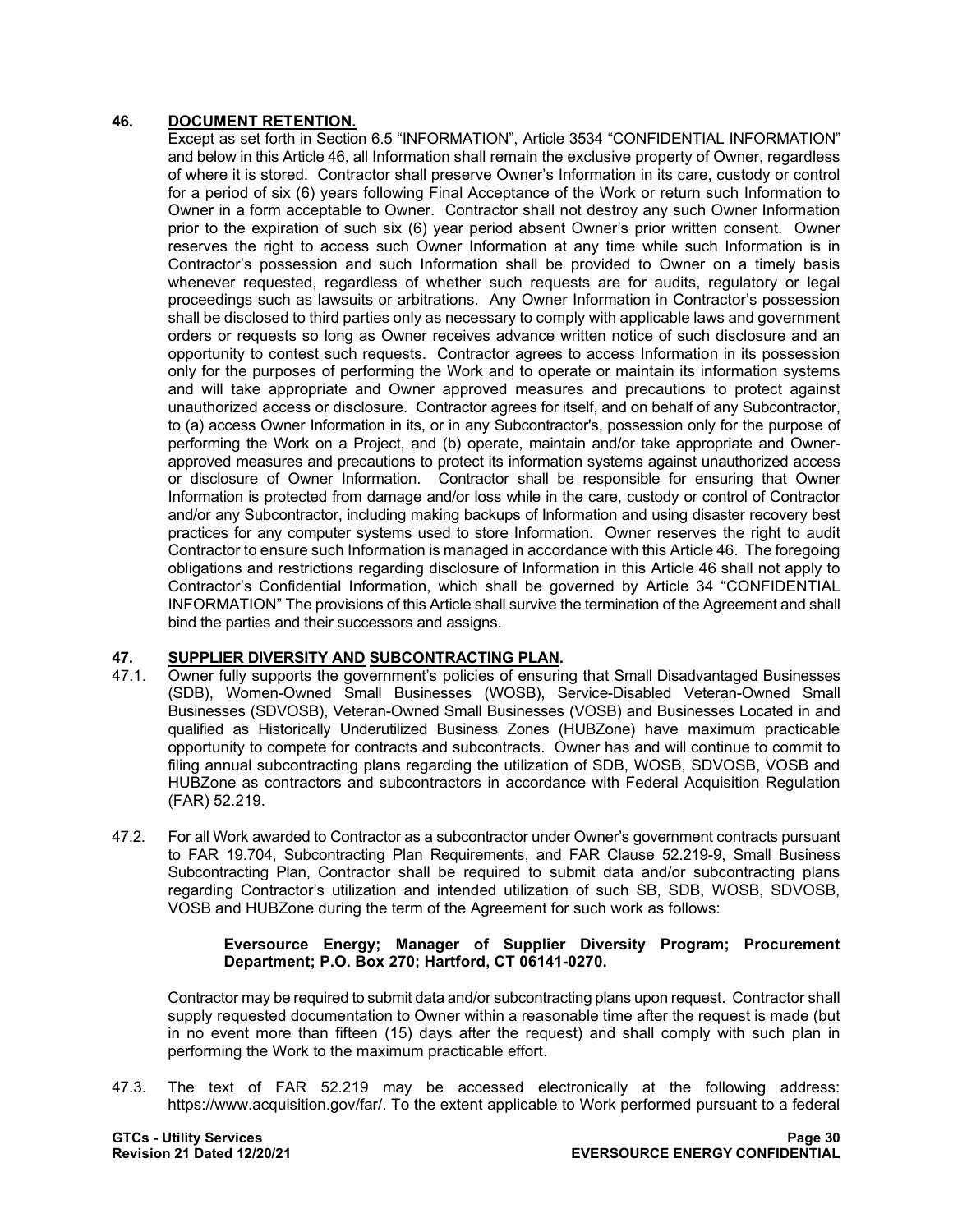government Agreement, this Article 47 incorporates one or more clauses by reference, with the same force and effect as if they were given in full text.

## **48. PRIORITY OF DOCUMENTS.**

In the event of any conflict, inconsistency or ambiguity between or among the Agreement documents, the order of priority shall be: as follows, except as otherwise designated in advance and in writing by Owner: (1) Owner's Order; (2) Special Terms and Conditions (if any); (3) these General Terms and Conditions; (4) Specifications; and (5) any remaining documents referred to in the Agreement documents. The provisions of change orders and other changes, amendments, deletions, additions or other alterations to Agreement documents shall have the priority of the applicable Agreement documents to which they relate. In the absence of written direction from Owner to the contrary, the more/most stringent requirement of the Information included in the Specifications shall be deemed to apply in the event of any inconsistency, conflict, or ambiguity between or among two or more requirements therein.

## **49. SEVERABILITY.**

In the event that any provision of the Agreement is deemed invalid or unenforceable, it shall be modified to the extent necessary to make it valid and enforceable. The remaining provisions of the Agreement shall remain fully enforceable notwithstanding the unenforceability of any individual provision.

### **50. FINANCIALS.**

Upon written request by Owner, Contractor shall furnish the Owner, the Contractor's financial statements, including the accompanying notes thereto, for the immediately preceding quarter or fiscal year, as Owner requests, throughout the term of this Agreement. Such financial statements shall be prepared and certified internally by the chief financial officer of the Contractor and shall be reviewed annually by an independent certified public accountant hired by Contractor. All such nonpublic financial information shall be considered Contractor's Confidential Information.

## **51. PERFORMANCE ASSURANCE AND/OR LIQUIDATED DAMAGES.**

- Owner may require prior to the signing of the Agreement that Contractor provides performance assurance in favor of Owner with respect to all or any portion of the Work, in an amount and form and from an issuer satisfactory to Owner. Unless otherwise specified by Owner, such performance assurance shall remain in effect until the expiration of the warranty period for the applicable Work. In Owner's sole and exclusive discretion, Contractor shall increase the amount available to Owner on account of such then outstanding performance assurance within ten (10) days after written notice to Contractor. The Agreement compensation shall include Contractor's cost of procuring such performance assurance, but shall not include any cost for Contractor's extension of such performance assurance due to failure of Contractor to complete Work in accordance with the applicable Work schedule.
- 51.2 Owner reserves the right to supplement these terms and conditions with provisions regarding liquidated damages as stated or referenced in the Order.

## **52. NO GIFTS OR INDUCEMENTS.**

Contractor warrants and represents to Owner that neither it nor its Contractor Resources have either provided or offered to provide any gifts, payments, or other inducements to any officer, employee or agent of Owner for any purpose. Contractor shall not provide or offer any gifts, payments, or other inducements to any officer, employee or agent of Owner for any purpose and shall ensure that no employee or agent of Contractor offers any such gifts, payments or inducements. Contractor also represents and warrants to Owner that it and its Contractor Resources has neither provided nor offered to provide any gifts, payments, or other inducements to any government official, employee or agent in violation of any laws or regulations, including the Foreign Corrupt Practices Act.

#### **53. MOONLIGHTING RESTRICTION.**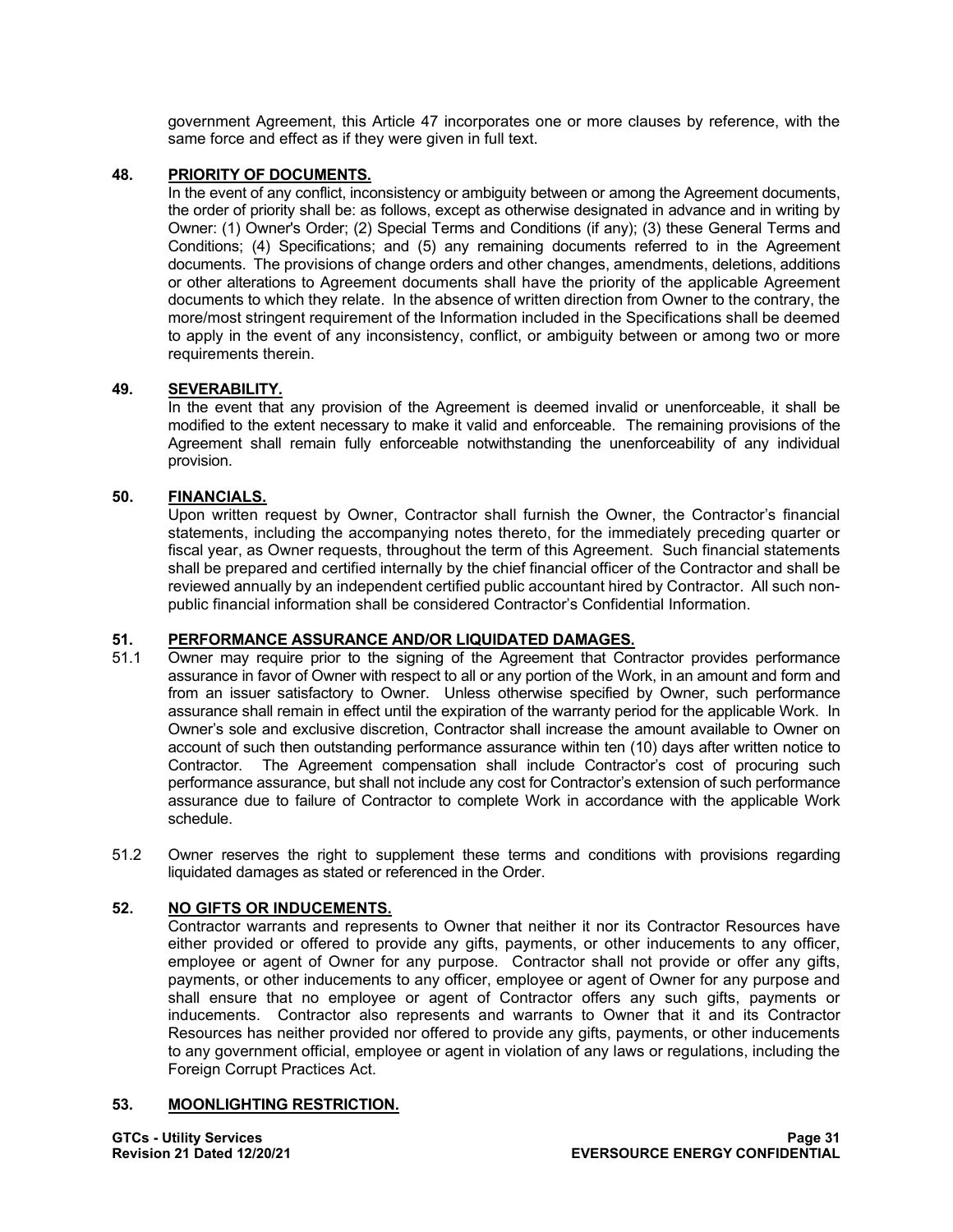Contractor shall neither employ, nor knowingly permit subcontractors to employ, Owner employees to perform the Work while the employees are employed by Owner.

## **54. CONFLICTS OF INTEREST**

Contractor shall disclose to Owner any potential conflict of interest between the Contractor and Owner, and receive written permission from Owner prior to entering into any business transactions. Examples may include: 1) Contractor who has business or non-business relationships with Owner employees who can make decisions impacting Contractor's business; 2) Owner employees or their family members who have an ownership interest in Contractor's business; or (3) Contractor employees or their family members who serve as an officer, director, employee, agent or consultant of Owner or any Owner Affiliate. This policy also applies to any Subcontractor of Contractor who performs Work.

## **55. RESERVED.**

## **56. APPLICABLE TO EMERGENCY RESPONSE WORK .**

- 56.1 For purposes of this Article 55, the following capitalized terms shall have the meanings set forth below:
	- 56.1.1 "Emergency" means any emergency event expected by Owner or declared by Owner (whether or not such event is declared an emergency by any governmental authority), including stormy weather or other adverse weather conditions that are forecasted to occur or have occurred, that causes, or may cause, damage, interruption, impact or unplanned outages to all or a portion of Owner's utility system. An Emergency does not constitute an event of Force Majeure under the Agreement.
	- 56.1.2 "Emergency Response Work" means Emergency-related Work to be provided by Contractor pursuant to each Emergency Response Work Release, as specified by Owner. Subject to the terms of this Article 55, Emergency Response Work is included within the definition of "Work".
	- 56.1.3 "Emergency Response Work Protocols" means Owner's Emergency Response Work protocols and work standards, procedures and manuals, including Owner's Emergency Storm Restoration Safety Guideline provided to or made available to Contractor, as may be modified from time to time by Owner.
	- 56.1.4 "Emergency Response Work Release" means each release for Emergency Response Work pursuant to an oral communication (i.e., by telephone or in person) or written (i.e., by email, fax or other documentation, in whatever form) issued and/or approved by Owner for Emergency Response Work, in each case under the Purchase Order, and in the form and on such terms determined by Owner in good faith. Contractor's commencement of Emergency Response Work awarded to it by Owner pursuant to each Release shall constitute Contractor's acceptance of all of the provisions of the applicable Release.
- 56.2 Contractor agrees to provide accurate and complete Information requested by Owner, including Contractor Resources, contact, and other information, in compliance with Owner's processes and procedures, for Emergency Response Work. Contractor shall provide the Information in the **Emergency Response Contractor Profile Form**, and comply with Owner procedures and processes to maintain and update such information,
- 56.3 In the event of an Emergency, upon Owner's request for information regarding the availability of Contactor Resources and equipment for Emergency Response Work, Contractor shall promptly